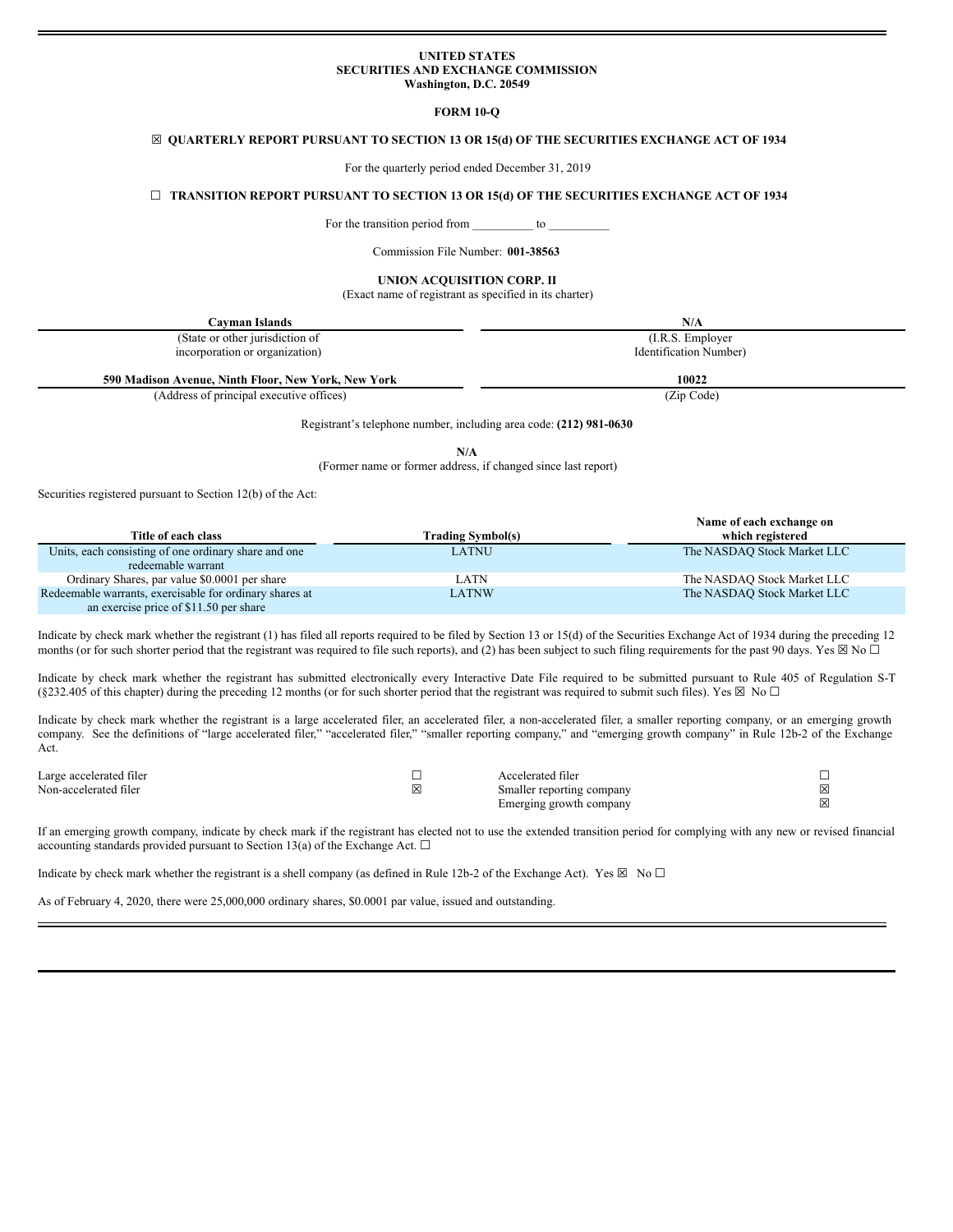# **UNION ACQUISITION CORP. II**

#### **FORM 10-Q FOR THE QUARTER ENDED DECEMBER 31, 2019 TABLE OF CONTENTS**

|                                                                                                                                                      | Page |
|------------------------------------------------------------------------------------------------------------------------------------------------------|------|
| Part I. Financial Information                                                                                                                        |      |
| Item 1. Financial Statements                                                                                                                         |      |
| Condensed Balance Sheets as of December 31, 2019 (unaudited) and September 30, 2019 (audited)                                                        |      |
| Condensed Statements of Operations for the three months ended December 31, 2019 (unaudited) and for the period from December 6, 2018 (inception)     |      |
| through December 31, 2018 (unaudited)                                                                                                                |      |
| Condensed Statements of Changes in Shareholders' Equity for the three months ended December 31, 2019 (unaudited) and for the period from December 6, |      |
| 2018 (inception) through December 31, 2018 (unaudited)                                                                                               |      |
| Condensed Statement of Cash Flows for the three months ended December 31, 2019 (unaudited) and for the period from December 6, 2018 (inception)      |      |
| through December 31, 2018 (unaudited)                                                                                                                |      |
| Notes to Condensed Interim Financial Statements (unaudited)                                                                                          |      |
| Item 2. Management's Discussion and Analysis of Financial Condition and Results of Operations                                                        |      |
| Item 3. Quantitative and Qualitative Disclosures Regarding Market Risk                                                                               | 16   |
| Item 4. Controls and Procedures                                                                                                                      | 16   |
| Part II. Other Information                                                                                                                           |      |
| Item 2. Unregistered Sales of Equity Securities and Use of Proceeds from Registered Securities                                                       |      |
| Item 6. Exhibits                                                                                                                                     |      |
| <b>Part III. Signatures</b>                                                                                                                          | 18   |
|                                                                                                                                                      |      |

i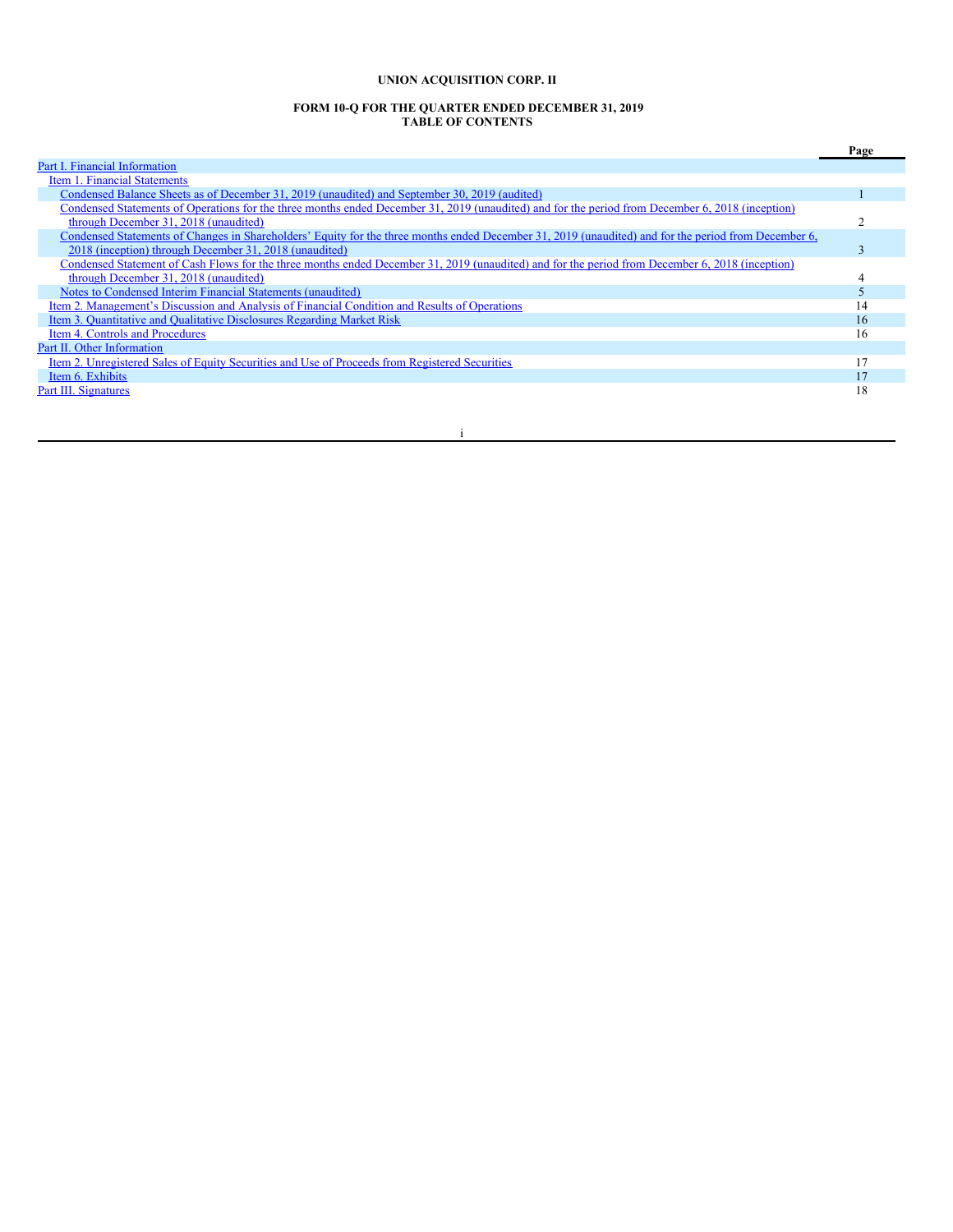# <span id="page-2-1"></span>**ITEM 1. FINANCIAL STATEMENTS**

### <span id="page-2-2"></span><span id="page-2-0"></span>**UNION ACQUISITION CORP. II CONDENSED BALANCE SHEETS**

|                                                                                                                                          |              | December 31.<br>2019 |              | September 30,<br>2019 |  |
|------------------------------------------------------------------------------------------------------------------------------------------|--------------|----------------------|--------------|-----------------------|--|
|                                                                                                                                          |              | (unaudited)          |              | (audited)             |  |
| <b>ASSETS</b>                                                                                                                            |              |                      |              |                       |  |
| <b>Current Assets</b>                                                                                                                    |              |                      |              |                       |  |
| Cash                                                                                                                                     | $\mathbb{S}$ | 1.374.932            | $\mathbb{S}$ | 27,831                |  |
| Prepaid expenses and other current assets                                                                                                |              | 180,342              |              |                       |  |
| <b>Total Current Assets</b>                                                                                                              |              | 1,555,274            |              | 27,831                |  |
| Deferred offering costs                                                                                                                  |              |                      |              | 213,307               |  |
| Cash and marketable securities held in Trust Account                                                                                     |              | 200,580,190          |              |                       |  |
| <b>Total Assets</b>                                                                                                                      |              | 202,135,464          |              | 241,138               |  |
|                                                                                                                                          |              |                      |              |                       |  |
| <b>LIABILITIES AND SHAREHOLDERS' EQUITY</b>                                                                                              |              |                      |              |                       |  |
| <b>Current liabilities</b>                                                                                                               |              |                      |              |                       |  |
| Accrued expenses                                                                                                                         | $\mathbb{S}$ | 55.675               | $\mathbb{S}$ |                       |  |
| Accrued offering costs                                                                                                                   |              | 5,150                |              | 56,313                |  |
| Promissory note – related party                                                                                                          |              |                      |              | 175,000               |  |
| <b>Total Current Liabilities</b>                                                                                                         |              | 60,825               |              | 231,313               |  |
| <b>Commitments</b>                                                                                                                       |              |                      |              |                       |  |
|                                                                                                                                          |              |                      |              |                       |  |
| Ordinary shares subject to possible redemption, 19,707,463 shares at redemption value at December 31, 2019                               |              | 197,074,630          |              |                       |  |
| <b>Shareholders' Equity</b>                                                                                                              |              |                      |              |                       |  |
| Preference shares, \$0.0001 par value, 1,000,000 shares authorized; no shares issued and outstanding                                     |              |                      |              |                       |  |
| Ordinary shares, \$0.0001 par value, 150,000,000 shares authorized; 5,292,537 and 5,031,250 <sup>(1)</sup> shares issued and outstanding |              |                      |              |                       |  |
| (excluding 19,707,463 and -0- shares subject to possible redemption) at December 31, 2019 and September 30, 2019, respectively           |              | 529                  |              | 503                   |  |
| Additional paid-in capital                                                                                                               |              | 4,670,619            |              | 24,497                |  |
| Retained earnings/(Accumulated deficit)                                                                                                  |              | 328,861              |              | (15, 175)             |  |
| <b>Total Shareholders' Equity</b>                                                                                                        |              | 5,000,009            |              | 9,825                 |  |
| TOTAL LIABILITIES AND SHAREHOLDERS' EQUITY                                                                                               |              |                      |              |                       |  |
|                                                                                                                                          |              | 202,135,464          |              | 241,138               |  |

(1) Share count at September 30, 2019 included 656,250 shares subject to forfeiture. As a result of the underwriter's election to partially exercise their over-allotment option, 31,250 shares were forfeited and 625,000 shares are no longer subject to forfeiture (see Note 4).

The accompanying notes are an integral part of these unaudited condensed interim financial statements.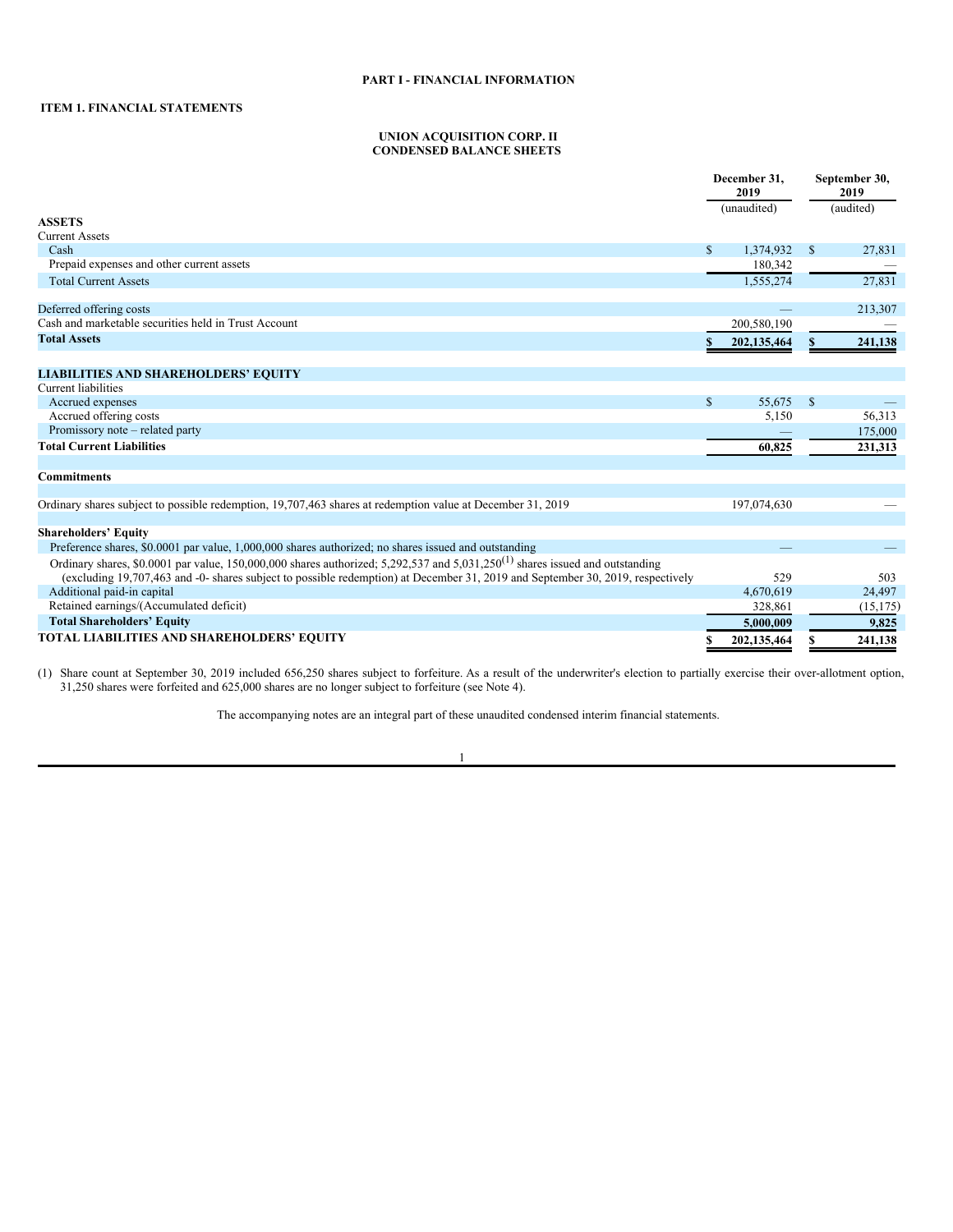# <span id="page-3-0"></span>**UNION ACQUISITION CORP. II CONDENSED STATEMENTS OF OPERATIONS (Unaudited)**

|                                                                                      | <b>Three Months</b><br><b>Ended</b><br>December 31,<br>2019 | For the period<br>from December<br>6, 2018<br>(inception)<br>through<br>December 31,<br>2018 |  |  |
|--------------------------------------------------------------------------------------|-------------------------------------------------------------|----------------------------------------------------------------------------------------------|--|--|
| Formation and operating costs                                                        | 243,237                                                     | 4,718                                                                                        |  |  |
| Loss from operations                                                                 | (243, 237)                                                  | (4,718)                                                                                      |  |  |
| Other income:                                                                        |                                                             |                                                                                              |  |  |
| Interest earned on marketable securities held in Trust Account                       | 587,273                                                     |                                                                                              |  |  |
| Net income (loss)                                                                    | 344,036                                                     | (4,718)                                                                                      |  |  |
| Weighted average shares outstanding of redeemable ordinary shares                    | 20,000,000                                                  |                                                                                              |  |  |
| Basic and diluted net income per share                                               | 0.03                                                        | 0.00                                                                                         |  |  |
| Weighted average shares outstanding of non-redeemable ordinary shares <sup>(1)</sup> | 5,000,000                                                   | 4,375,000                                                                                    |  |  |
| Basic and diluted net loss per share                                                 | (0.05)                                                      | (0.00)                                                                                       |  |  |

(1) Share count at December 31, 2018 included 656,250 shares subject to forfeiture. As a result of the underwriter's election to partially exercise their over-allotment option, 31,250 shares were forfeited and 625,000 shares are no longer subject to forfeiture (see Note 4).

The accompanying notes are an integral part of these unaudited condensed interim financial statements.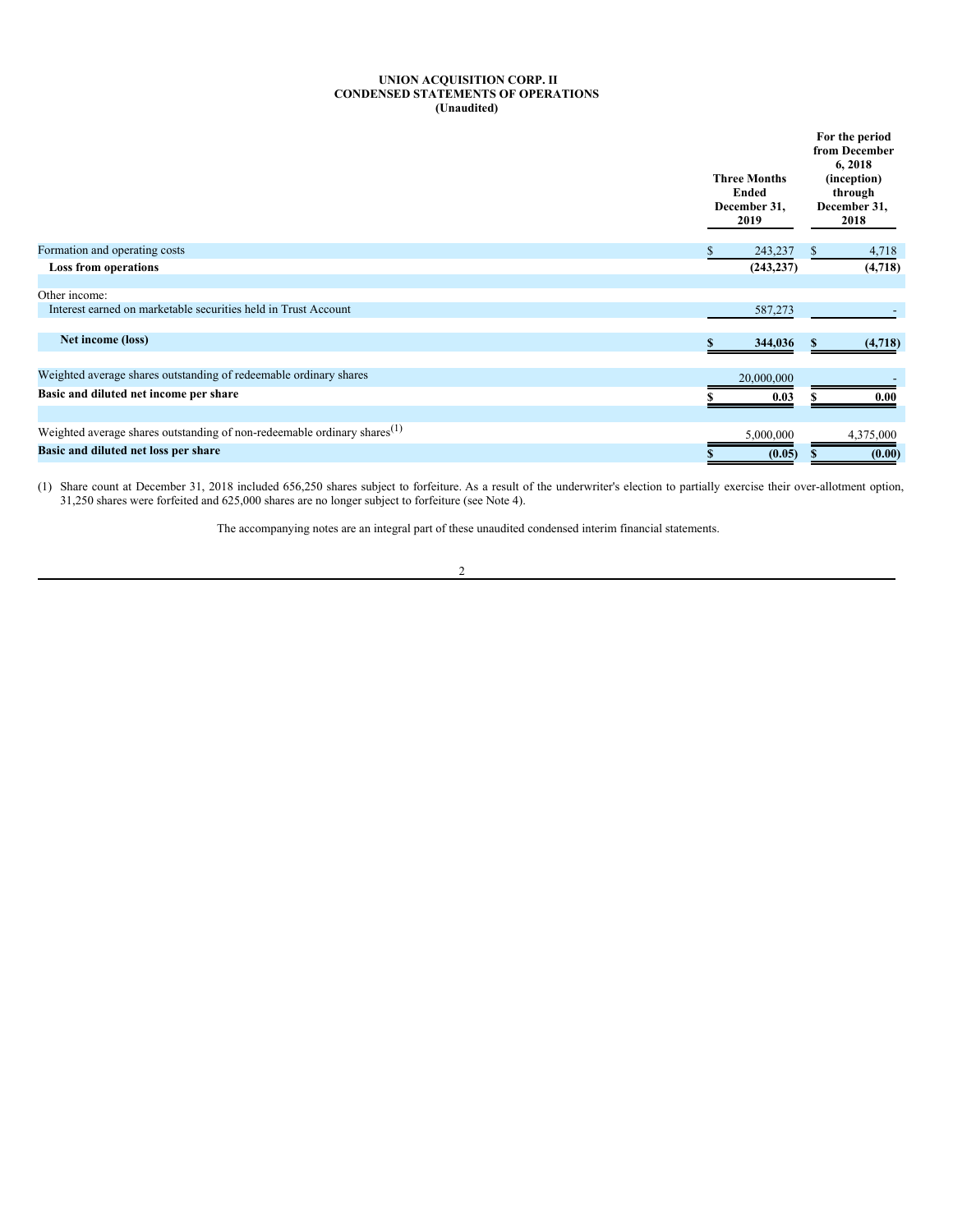#### <span id="page-4-0"></span>**UNION ACQUISITION CORP. II CONDENSED STATEMENTS OF CHANGES IN SHAREHOLDERS' EQUITY (Unaudited)**

# **FOR THE PERIOD FROM DECEMBER 6, 2018 (INCEPTION) THROUGH DECEMBER 31, 2018**

|                                               | <b>Ordinary Shares</b>         |                                 | <b>Additional</b><br>Paid in    | Accumulated                     | <b>Total</b><br>Shareholders' |
|-----------------------------------------------|--------------------------------|---------------------------------|---------------------------------|---------------------------------|-------------------------------|
|                                               | <b>Shares</b>                  | Amount                          | Capital                         | Deficit                         | <b>Equity</b>                 |
| Balance – December 6, 2018 (inception)        | $\overbrace{\hspace{25mm}}^{}$ | $\hspace{0.1mm}-\hspace{0.1mm}$ | $\hspace{0.1mm}-\hspace{0.1mm}$ | $\hspace{0.1mm}-\hspace{0.1mm}$ |                               |
|                                               |                                |                                 |                                 |                                 |                               |
| Ordinary shares issued to Initial Stockholder | 5,031,250                      | 503                             | 24,497                          |                                 | 25,000                        |
|                                               |                                |                                 |                                 |                                 |                               |
| Net loss                                      | _                              | _                               |                                 | (4,718)                         | (4,718)                       |
| <b>Balance – December 31, 2018</b>            | 5.031.250                      | 503                             | 24.497                          | (4,718)                         | 20,282                        |

# **THREE MONTHS ENDED DECEMBER 31, 2019**

|                                                                               |                        |  |         |  |                              | (Accumulated           |   |                               |  |  |          |  |        |
|-------------------------------------------------------------------------------|------------------------|--|---------|--|------------------------------|------------------------|---|-------------------------------|--|--|----------|--|--------|
|                                                                               | <b>Ordinary Shares</b> |  |         |  | <b>Additional</b><br>Paid in | Deficit) /<br>Retained |   | <b>Total</b><br>Shareholders' |  |  |          |  |        |
|                                                                               | <b>Shares</b>          |  | Amount  |  | Capital                      |                        |   |                               |  |  | Earnings |  | Equity |
| Balance – October 1, 2019                                                     | 5,031,250              |  | 503     |  | 24,497                       | (15, 175)              | S | 9,825                         |  |  |          |  |        |
|                                                                               |                        |  |         |  |                              |                        |   |                               |  |  |          |  |        |
| Forfeiture of Founders Shares                                                 | (31,250)               |  | (3)     |  | 3                            |                        |   |                               |  |  |          |  |        |
| Sale of 20,000,000 Units, net of underwriting discounts and offering<br>costs | 20,000,000             |  | 2,000   |  | 195,468,778                  |                        |   | 195,470,778                   |  |  |          |  |        |
|                                                                               |                        |  |         |  |                              |                        |   |                               |  |  |          |  |        |
| Sale of 6,250,000 Private Placement Warrants                                  |                        |  |         |  | 6.250,000                    |                        |   | 6,250,000                     |  |  |          |  |        |
|                                                                               |                        |  |         |  |                              |                        |   |                               |  |  |          |  |        |
| Ordinary shares subject to possible redemption                                | (19,707,463)           |  | (1,971) |  | (197,072,659)                |                        |   | (197,074,630)                 |  |  |          |  |        |
| Net income                                                                    |                        |  |         |  |                              | 344,036                |   | 344,036                       |  |  |          |  |        |
| Balance - December 31, 2019                                                   | 5,292,537              |  | 529     |  | 4,670,619                    | 328,861                |   | 5,000,009                     |  |  |          |  |        |

The accompanying notes are an integral part of these unaudited condensed interim financial statements.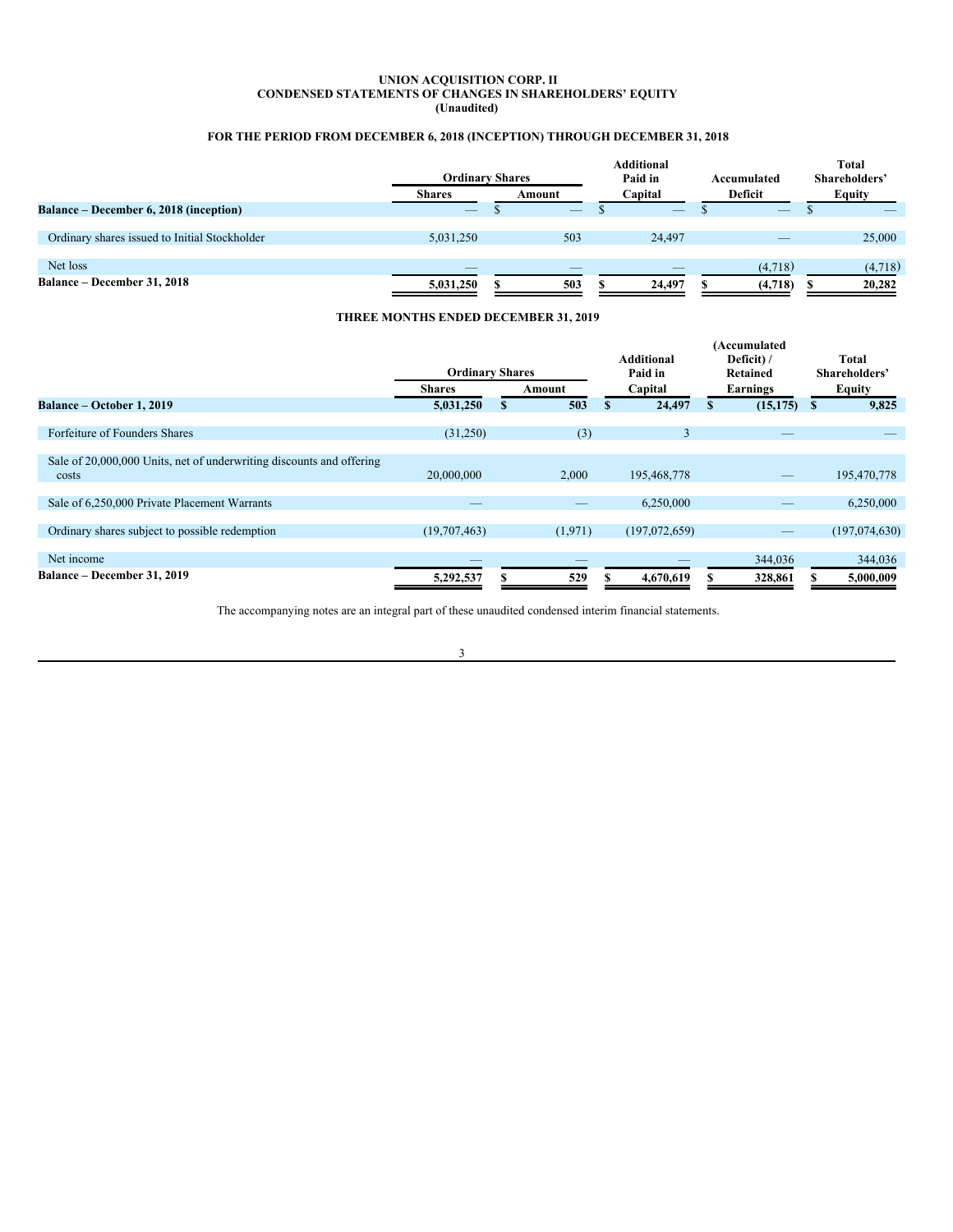#### <span id="page-5-0"></span>**UNION ACQUISITION CORP. II CONDENSED STATEMENTS OF CASH FLOWS (Unaudited)**

|                                                                                      | <b>Three Months</b><br>Ended<br>December 31,<br>2019 | <b>For the Period</b><br>From<br>December 6,<br>2018 (Inception)<br>Through<br>December 31,<br>2018 |
|--------------------------------------------------------------------------------------|------------------------------------------------------|-----------------------------------------------------------------------------------------------------|
| <b>Cash Flows from Operating Activities:</b>                                         |                                                      |                                                                                                     |
| Net income (loss)                                                                    | \$<br>344,036                                        | \$<br>(4,718)                                                                                       |
| Adjustments to reconcile net income (loss) to net cash used in operating activities: |                                                      |                                                                                                     |
| Interest earned on marketable securities held in Trust Account                       | (587, 273)                                           |                                                                                                     |
| Fees charged on Trust Account                                                        | 7.083                                                |                                                                                                     |
| Changes in operating assets and liabilities:                                         |                                                      |                                                                                                     |
| Prepaid expenses and other current assets                                            | (180, 342)                                           |                                                                                                     |
| Accrued expenses                                                                     | 55,675                                               | 4,726                                                                                               |
| Net cash (used in) provided by operating activities                                  | (360, 821)                                           | 8                                                                                                   |
| <b>Cash Flows from Investing Activities:</b>                                         |                                                      |                                                                                                     |
| Investment of cash in Trust Account                                                  | (200,000,000)                                        |                                                                                                     |
| Net cash used in investing activities                                                | (200, 000, 000)                                      |                                                                                                     |
| <b>Cash Flows from Financing Activities:</b>                                         |                                                      |                                                                                                     |
| Proceeds from issuance of ordinary shares to Sponsor                                 |                                                      | 25,000                                                                                              |
| Proceeds from sale of Units, net of underwriting discounts paid                      | 196,000,000                                          |                                                                                                     |
| Proceeds from sale of Private Placement Warrants                                     | 6,250,000                                            |                                                                                                     |
| Proceeds from promissory note – related party                                        |                                                      | 175,000                                                                                             |
| Repayment of promissory note - related party                                         | (175,000)                                            |                                                                                                     |
| Payments of offering costs                                                           |                                                      | (25,000)                                                                                            |
|                                                                                      | (367,078)                                            |                                                                                                     |
| Net cash provided by financing activities                                            | 201,707,922                                          | 175,000                                                                                             |
| <b>Net Change in Cash</b>                                                            | 1,347,101                                            | 175,008                                                                                             |
| $Cash - Beginning$                                                                   | 27,831                                               |                                                                                                     |
| Cash – Ending                                                                        | 1,374,932                                            | 175,008                                                                                             |
|                                                                                      |                                                      |                                                                                                     |
| <b>Non-Cash Investing and Financing Activities:</b>                                  |                                                      |                                                                                                     |
| Initial classification of ordinary shares subject to possible redemption             | 196,730,600<br>S                                     | \$                                                                                                  |
| Change in value of ordinary shares subject to possible redemption                    | 344,030<br>S                                         | \$                                                                                                  |
| Offering costs included in accrued offering costs                                    | S                                                    | 5.000<br>S                                                                                          |

The accompanying notes are an integral part of these unaudited condensed interim financial statements.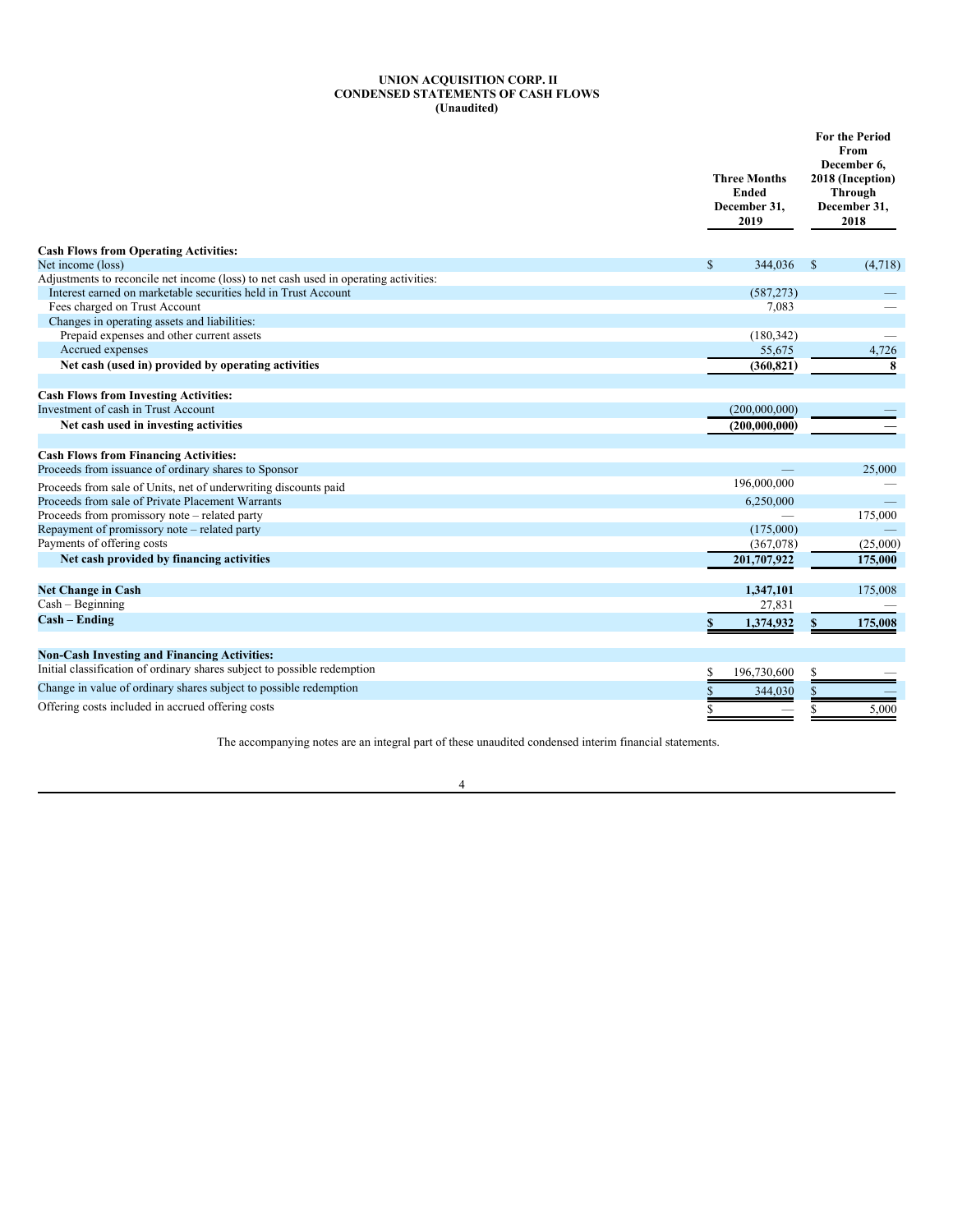# <span id="page-6-0"></span>**NOTE 1 — ORGANIZATION AND PLAN OF BUSINESS OPERATIONS**

Union Acquisition Corp. II (the "Company") is a blank check company incorporated as a Cayman Islands exempted company on December 6, 2018. The Company was formed for the purpose of effecting a merger, share exchange, asset acquisition, share purchase, recapitalization, reorganization or other similar business combination with one or more businesses or entities that the Company has not yet identified (a "Business Combination").

The Company's efforts to identify a prospective target business will not be limited to a particular industry or geographic region, although the Company intends to focus its search for a target business located in Latin America. The Company is an emerging growth company and, as such, the Company is subject to all of the risks associated with emerging growth companies.

At December 31, 2019, the Company had not yet commenced any operations. All activity through December 31, 2019 relates to the Company's formation, the initial public offering (the "Initial Public Offering"), which is described below, and, after the Initial Public Offering, identifying a target company for a Business Combination. The Company will not generate any operating revenues until after the completion of its initial Business Combination, at the earliest. The Company anticipates it will generate nonoperating income in the form of interest income from the proceeds derived from the Initial Public Offering. The Company originally selected December 31 as its fiscal year end. On October 17, 2019, the Company changed its fiscal year end to September 30.

The registration statement for the Company's Initial Public Offering was declared effective on October 17, 2019. On October 22, 2019, the Company consummated the Initial Public Offering of 20,000,000 units (the "Units" and, with respect to the ordinary shares included in the Units being offered, the "Public Shares"), which includes the partial exercise by the underwriters of their over-allotment option in the amount of 2,500,000 Units, at \$10.00 per Unit, generating gross proceeds of \$200,000,000 which is described in Note 3.

Simultaneously with the closing of the Initial Public Offering, the Company consummated the sale of 6,250,000 warrants (the "Private Placement Warrants") at a price of \$1.00 per warrant in a private placement to two of the Company's shareholders, generating gross proceeds of \$6,250,000, which described in Note 4.

Transaction costs amounted to \$4,529,222, consisting of \$4,000,000 of underwriting fees and \$529,222 of other offering costs. In addition, \$1,888,753 of cash was held outside of the Trust Account (as defined below) and available for working capital purposes.

Following the closing of the Initial Public Offering on October 22, 2019, an amount of \$200,000,000 (\$10.00 per Unit) from the net proceeds of the sale of the Units in the Initial Public Offering and the sale of the Private Placement Warrants was placed in a trust account (the "Trust Account") and invested in U.S. government treasury bills with a maturity of 185 days or less or in money market funds meeting certain conditions under Rule 2a-7 under the Investment Company Act, which invest only in direct U.S. government treasury obligations, until the earlier of (i) the consummation of the Business Combination or (ii) the distribution of the Trust Account, as described below.

The Company's management has broad discretion with respect to the specific application of the net proceeds of the Initial Public Offering and the sale of the Private Placement Warrants, although substantially all of the net proceeds are intended to be applied generally toward consummating a Business Combination. The Company's initial Business Combination must be with one or more target businesses that together have a fair market value equal to at least 80% of the balance in the Trust Account (excluding taxes payable on the income earned on the funds held in trust) at the time of the signing of an agreement to enter into a Business Combination. The Company will only complete a Business Combination if the post-Business Combination company owns or acquires 50% or more of the outstanding voting securities of the target or otherwise acquires a controlling interest in the target sufficient for it not to be required to register as an investment company under the Investment Company Act of 1940, as amended, or the Investment Company Act. There is no assurance that the Company will be able to successfully effect a Business Combination.

The Company will provide the holders of the public shares (the "Public Shareholders") with the opportunity to redeem all or a portion of their Public Shares upon the completion of a Business Combination, either (i) in connection with a shareholder meeting called to approve the Business Combination or (ii) by means of a tender offer. The decision as to whether the Company will seek shareholder approval of a Business Combination or conduct a tender offer will be made by the Company, solely in its discretion. The Public Shareholders will be entitled to redeem their Public Shares for a pro rata portion of the aggregate amount then on deposit in the Trust Account. There will be no redemption rights upon the completion of a Business Combination with respect to the Company's warrants. The ordinary shares subject to redemption will be recorded at a redemption value and classified as temporary equity upon the completion of the Initial Public Offering, in accordance with Accounting Standards Codification ("ASC") Topic 480 "Distinguishing Liabilities from Equity."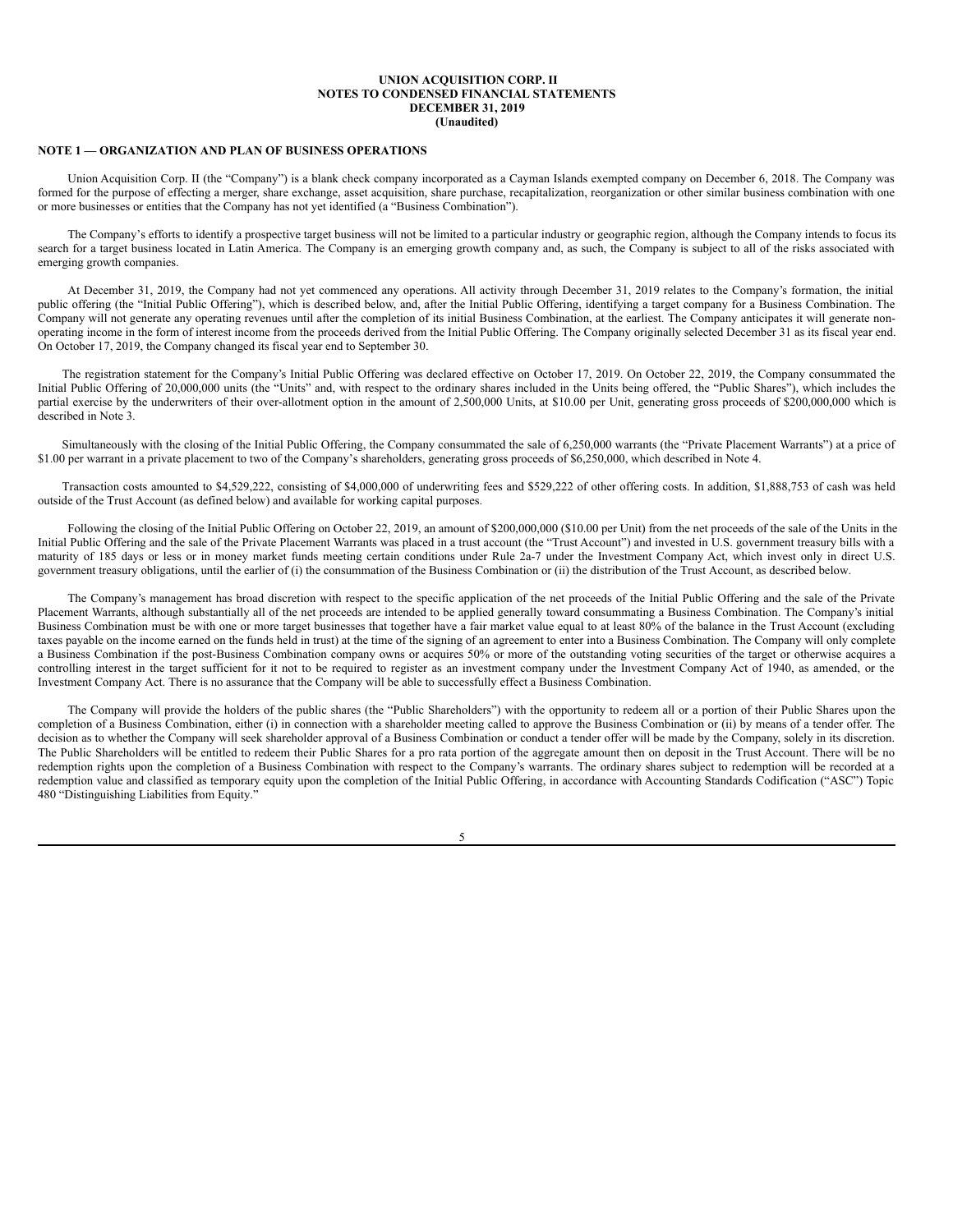The Company will proceed with a Business Combination only if it has net tangible assets of at least \$5,000,001 upon consummation of the Business Combination and, in the case of a shareholder vote, a majority of the outstanding ordinary shares voted are voted in favor of the Business Combination. Notwithstanding the foregoing, if the Company seeks shareholder approval of the Business Combination and the Company does not conduct redemptions pursuant to the tender offer rules, a Public Shareholder, together with any affiliate of such shareholder or any other person with whom such shareholder is acting in concert or as a "group" (as defined in Section 13(d)(3) of the Securities Exchange Act of 1934, as amended (the "Exchange Act"), will be restricted from redeeming its shares with respect to more than an aggregate of 15% of the Public Shares. In connection with any initial Business Combination, the holders of the Company's ordinary shares issued prior to the Initial Public Offering (the "Initial Shareholders") and officers and directors and their affiliates have agreed (i) to vote any ordinary shares owned by them in favor of a Business Combination if a vote is held to approve the Business Combination, (ii) not to redeem any of their ordinary shares in connection therewith or any amendment to the Company's charter documents prior to the consummation of a Business Combination and (iii) not to sell any of their ordinary shares to the Company in a tender offer.

The Company will have until April 22, 2021 to complete a Business Combination (the "Combination Period"). If the Company has not completed a Business Combination within the Combination Period (and stockholders have not amended the Company's amended and restated memorandum and articles of association to extend such date), the Company will (i) cease all operations except for the purpose of winding up, (ii) as promptly as reasonably possible but not more than ten business days thereafter, redeem 100% of the Public Shares, at a per-share price, payable in cash, equal to the aggregate amount then on deposit in the Trust Account, including interest (which interest shall be net of taxes payable, and less up to \$100,000 of interest to pay liquidation expenses) divided by the number of then outstanding Public Shares, which redemption will completely extinguish the rights of the Public Shareholders as shareholders (including the right to receive further liquidation distributions, if any), subject to applicable law, and (iii) as promptly as reasonably possible following such redemption, subject to the approval of the Company's remaining shareholders and its Board of Directors, dissolve and liquidate, subject in each case to the Company's obligations under Cayman Islands law to provide for claims of creditors and the requirements of other applicable law. The proceeds deposited in the Trust Account could, however, become subject to claims of creditors. Therefore, the actual per-share redemption amount could be reduced.

In the event of a liquidation, the Public Shareholders will be entitled to receive a full pro rata interest in the Trust Account (less up to \$100,000 of interest to pay liquidation expenses and which interest shall be net of taxes payable). There will be no redemption rights or liquidating distributions with respect to the Public Warrants (as defined in Note 3), the Founder Shares (as defined in Note 4) or the Private Placement Warrants, which will expire worthless if the Company fails to complete a Business Combination within the Combination Period.

In order to protect the amounts held in the Trust Account, Union Group International Holdings Limited ("Union Group"), one of the Company's initial shareholders and an affiliate of a director of the Company, has agreed to be liable to the Company if and to the extent any claims by a vendor for services rendered or products sold to the Company, or a prospective target business with which the Company has discussed entering into a transaction agreement, reduce the amount of funds in the Trust Account. This liability will not apply with respect to any claims by a third party who executed a waiver of any right, title, interest or claim of any kind in or to any monies held in the Trust Account or to any claims under the Company's indemnity of the underwriters of the Initial Public Offering against certain liabilities, including liabilities under the Securities Act of 1933, as amended (the "Securities Act"). Moreover, in the event that an executed waiver is deemed to be unenforceable against a third party, Union Group will not be responsible to the extent of any liability for such third-party claims. The Company will seek to reduce the possibility that Union Group will have to indemnify the Trust Account due to claims of creditors by endeavoring to have all vendors, service providers (except the Company's independent registered public accounting firm), prospective target businesses or other entities with which the Company does business, execute agreements with the Company waiving any right, title, interest or claim of any kind in or to monies held in the Trust Account.

# **NOTE 2 — SUMMARY OF SIGNIFICANT ACCOUNTING POLICIES**

#### **Basis of Presentation**

The accompanying unaudited condensed interim financial statements have been prepared in accordance with accounting principles generally accepted in the United States of America ("GAAP") for interim financial information and in accordance with the instructions to Form 10-Q and Article 8 of Regulation S-X of the Securities and Exchange Commission (the "SEC"). Certain information or footnote disclosures normally included in financial statements prepared in accordance with GAAP have been condensed or omitted, pursuant to the rules and regulations of the SEC for interim financial reporting. Accordingly, they do not include all the information and footnotes necessary for a complete presentation of financial position, results of operations, or cash flows. In the opinion of management, the accompanying unaudited condensed interim financial statements include all adjustments, consisting of a normal recurring nature, which are necessary for a fair presentation of the financial position, operating results and cash flows for the periods presented.

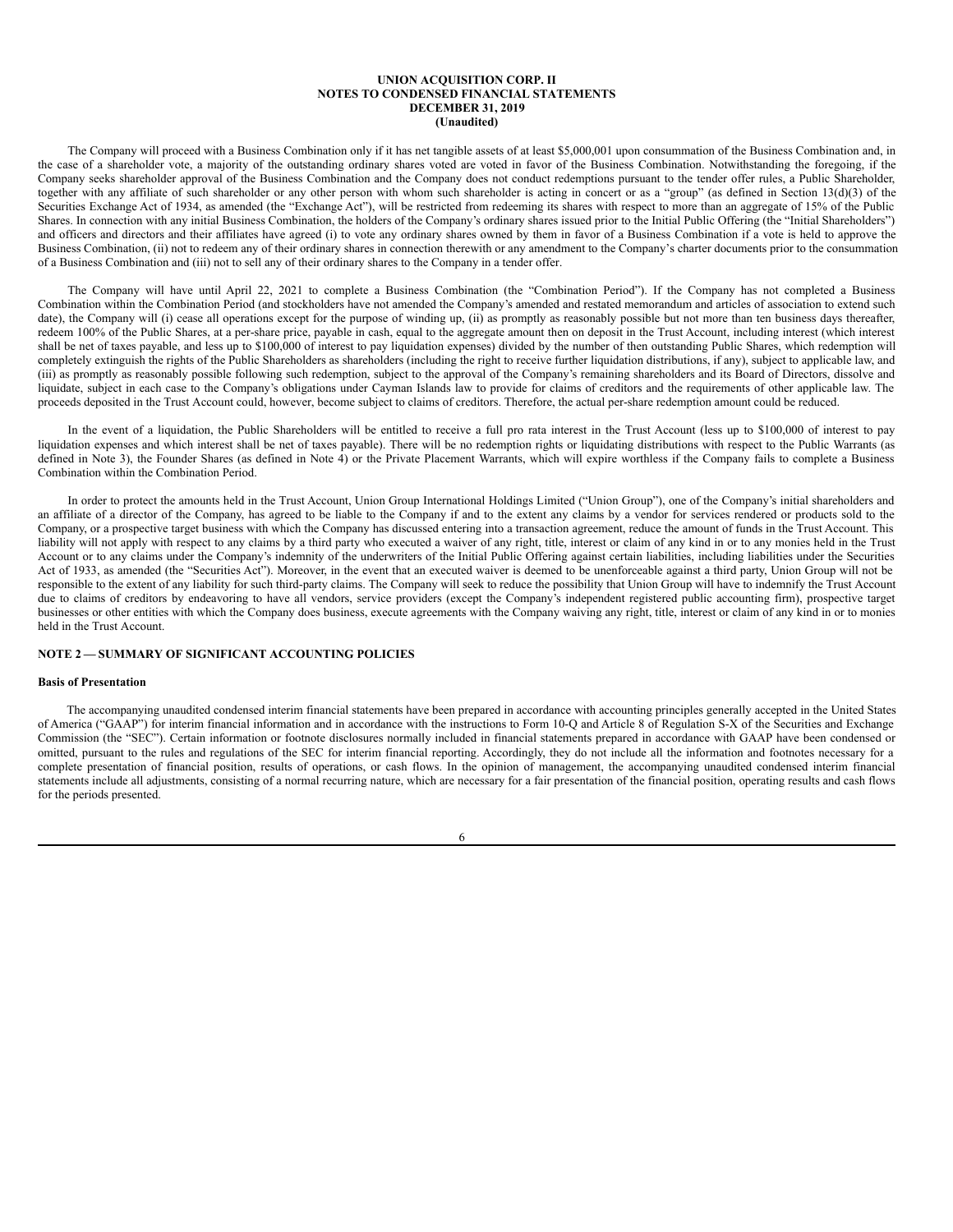The accompanying unaudited condensed interim financial statements should be read in conjunction with the Company's prospectus for its Initial Public Offering as filed with the SEC on October 18, 2019, as well as the Company's Current Reports on Form 8-K, as filed with the SEC on October 21, 2019, and October 28, 2019. and the Company's Annual Report on Form 10-K for the period from December 6, 2018 (inception) through September 30, 2019, as filed with the SEC on December 30, 2019 The interim results for the three months ended December 31, 2019 are not necessarily indicative of the results to be expected for the year ending September 30, 2020 or for any future periods.

### **Emerging Growth Company**

The Company is an "emerging growth company," as defined in Section 2(a) of the Securities Act, as modified by the Jumpstart Our Business Startups Act of 2012 (the "JOBS Act"), and it may take advantage of certain exemptions from various reporting requirements that are applicable to other public companies that are not emerging growth companies including, but not limited to, not being required to comply with the independent registered public accounting firm attestation requirements of Section 404 of the Sarbanes-Oxley Act, reduced disclosure obligations regarding executive compensation in its periodic reports and proxy statements, and exemptions from the requirements of holding a nonbinding advisory vote on executive compensation and shareholder approval of any golden parachute payments not previously approved.

Further, Section 102(b)(1) of the JOBS Act exempts emerging growth companies from being required to comply with new or revised financial accounting standards until private companies (that is, those that have not had a Securities Act registration statement declared effective or do not have a class of securities registered under the Exchange Act) are required to comply with the new or revised financial accounting standards. The JOBS Act provides that a company can elect to opt out of the extended transition period and comply with the requirements that apply to non-emerging growth companies but any such election to opt out is irrevocable. The Company has elected not to opt out of such extended transition period which means that when a standard is issued or revised and it has different application dates for public or private companies, the Company, as an emerging growth company, can adopt the new or revised standard at the time private companies adopt the new or revised standard. This may make comparison of the Company's financial statements with another public company which is neither an emerging growth company nor an emerging growth company which has opted out of using the extended transition period difficult or impossible because of the potential differences in accounting standards used.

#### **Use of Estimates**

The preparation of the unaudited condensed interim financial statements in conformity with GAAP requires management to make estimates and assumptions that affect the reported amounts of assets and liabilities and disclosure of contingent assets and liabilities at the date of the unaudited condensed interim financial statements and the reported amounts of expenses during the reporting periods.

Making estimates requires management to exercise significant judgment. It is at least reasonably possible that the estimate of the effect of a condition, situation or set of circumstances that existed at the date of the financial statements, which management considered in formulating its estimate, could change in the near term due to one or more future confirming events. Accordingly, the actual results could differ significantly from those estimates.

### **Ordinary Shares Subject to Possible Redemption**

The Company accounts for its ordinary shares subject to possible redemption in accordance with the guidance in Accounting Standards Codification ("ASC") Topic 480 "Distinguishing Liabilities from Equity." Ordinary shares subject to mandatory redemption is classified as a liability instrument and is measured at fair value. Conditionally redeemable ordinary shares (including ordinary shares that features redemption rights that is either within the control of the holder or subject to redemption upon the occurrence of uncertain events not solely within the Company's control) is classified as temporary equity. At all other times, ordinary shares are classified as shareholders' equity. The Company's ordinary shares features certain redemption rights that are considered to be outside of the Company's control and subject to occurrence of uncertain future events. Accordingly, at December 31, 2019, ordinary shares subject to possible redemption is presented as temporary equity, outside of the shareholders' equity section of the Company's condensed balance sheet.

#### **Offering Costs**

Offering costs consist of underwriting, legal, accounting and other expenses incurred through the Initial Public Offering that are directly related to the Initial Public Offering. Offering costs amounting to \$4,529,222 were charged to shareholders' equity upon the completion of the Initial Public Offering.

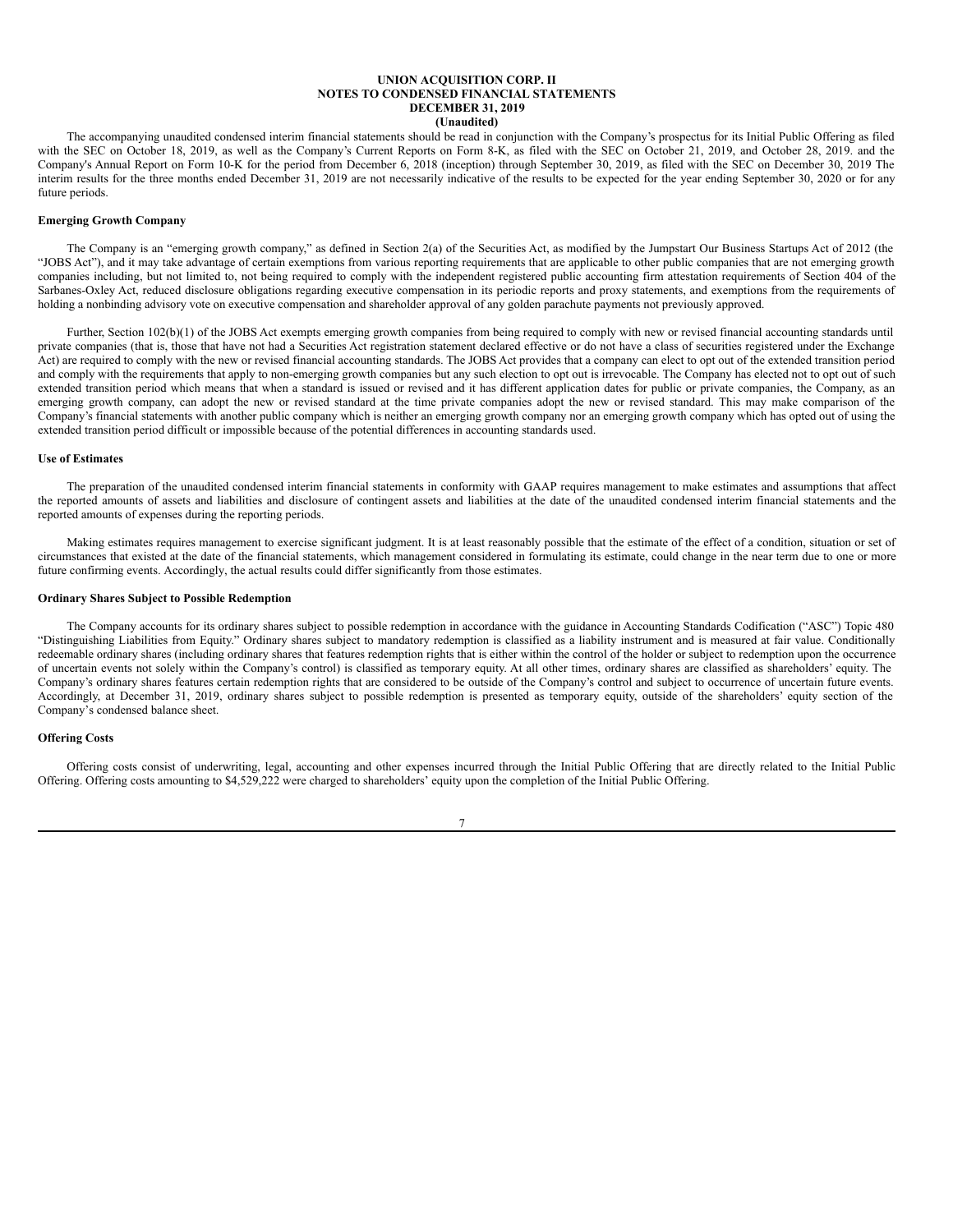#### **Income Taxes**

The Company accounts for income taxes under ASC Topic 740, "Income Taxes," which requires an asset and liability approach to financial accounting and reporting for income taxes. Deferred income tax assets and liabilities are computed for differences between the financial statement and tax bases of assets and liabilities that will result in future taxable or deductible amounts, based on enacted tax laws and rates applicable to the periods in which the differences are expected to affect taxable income. Valuation allowances are established, when necessary, to reduce deferred tax assets to the amount expected to be realized.

ASC Topic 740 prescribes a recognition threshold and a measurement attribute for the financial statement recognition and measurement of tax positions taken or expected to be taken in a tax return. For those benefits to be recognized, a tax position must be more-likely-than-not to be sustained upon examination by taxing authorities. The Company's management determined that the Cayman Islands is the Company's only major tax jurisdiction. The Company recognizes accrued interest and penalties related to unrecognized tax benefits as income tax expense. As of December 31, 2019 and September 30, 2019, there were no unrecognized tax benefits and no amounts accrued for interest and penalties. The Company is currently not aware of any issues under review that could result in significant payments, accruals or material deviation from its position. The Company is subject to income tax examinations by major taxing authorities since inception.

The Company's tax provision is zero because the Company is incorporated in the Cayman Islands with no connection to any other taxable jurisdiction. The Company is considered to be an exempted Cayman Islands company and is presently not subject to income taxes or income tax filing requirements in the Cayman Islands or the United States. As such, the Company has no deferred tax assets.

#### **Net Income (Loss) Per Ordinary Share**

Net income (loss) per share is computed by dividing net income (loss) by the weighted average number of ordinary shares outstanding for the period. The calculation of diluted income (loss) per share does not consider the effect of the warrants issued in connection with the (i) Initial Public Offering, (ii) the exercise of the over-allotment option and (iii) Private Placement Warrants since the exercise of the warrants are contingent upon the occurrence of future events and the inclusion of such warrants would be antidilutive. The warrants are exercisable to purchase 26,250,000 shares of ordinary shares in the aggregate.

The Company's condensed interim statements of operations includes a presentation of income (loss) per share for ordinary shares subject to possible redemption in a manner similar to the two-class method of income (loss) per share. Net income per share, basic and diluted, for redeemable ordinary shares is calculated by dividing the interest income earned on the Trust Account of approximately \$587,000 for the three months ended December 31, 2019, by the weighted average number of redeemable ordinary shares outstanding since original issuance. Net loss per share, basic and diluted, for non-redeemable ordinary shares is calculated by dividing the net loss, adjusted for income attributable to redeemable ordinary shares, by the weighted average number of non-redeemable ordinary shares outstanding for the period. Non-redeemable ordinary shares include the Founder Shares as these shares do not have any redemption features and do not participate in the income earned on the Trust Account.

#### **Concentration of Credit Risk**

Financial instruments that potentially subject the Company to concentrations of credit risk consist of a cash account in a financial institution, which, at times, may exceed the Federal Depository Insurance Coverage of \$250,000. At December 31, 2019 and September 30, 2019, the Company has not experienced losses on this account and management believes the Company is not exposed to significant risks on such account.

### **Fair Value of Financial Instruments**

The fair value of the Company's assets and liabilities, which qualify as financial instruments under ASC Topic 820, "Fair Value Measurements and Disclosures," approximates the carrying amounts represented in the accompanying unaudited condensed interim financial statements, primarily due to their short-term nature.

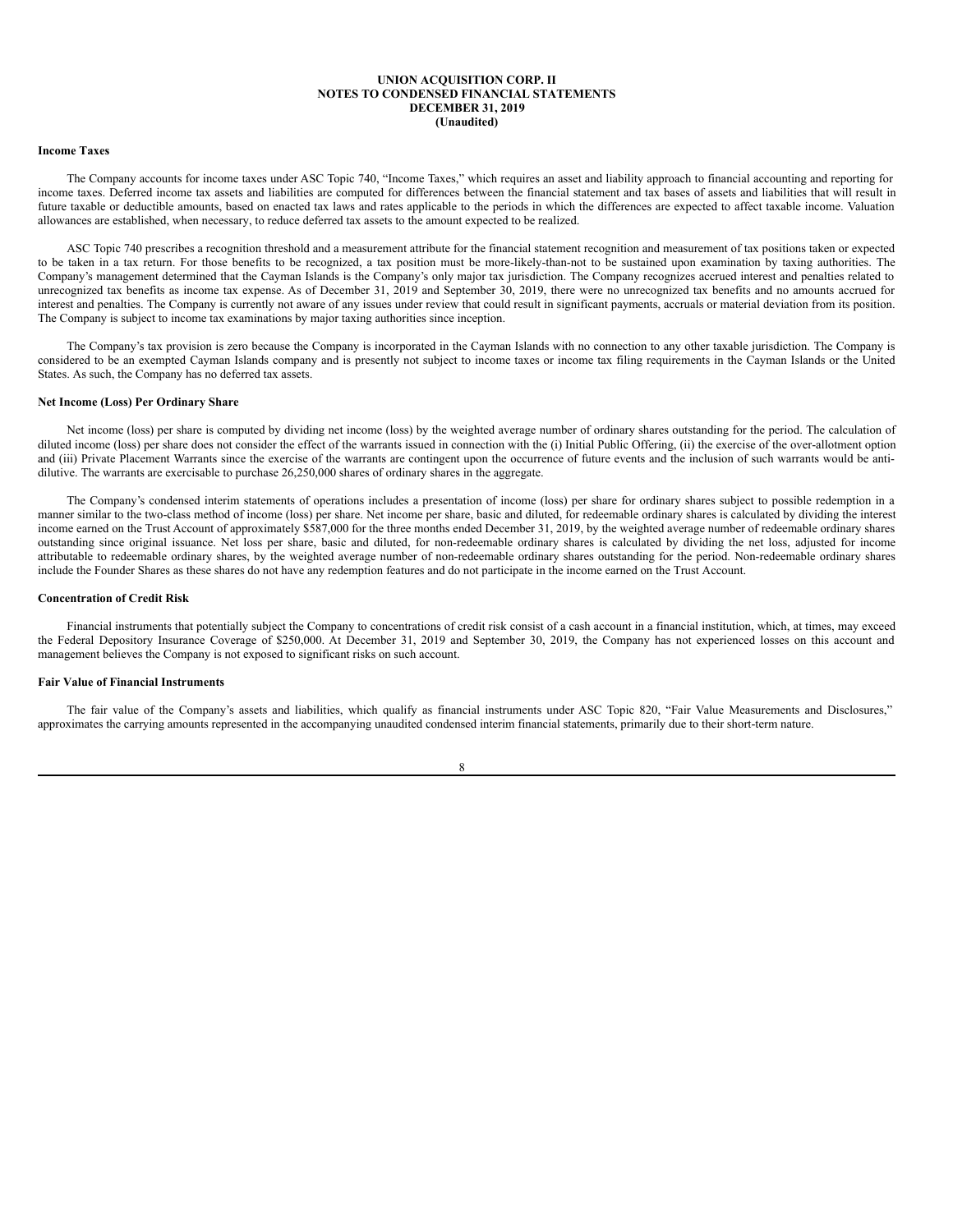#### **Recent Accounting Pronouncements**

In July 2017, the FASB issued Accounting Standards Update ("ASU") 2017-11, "Earnings Per Share (Topic 260), Distinguishing Liabilities from Equity (Topic 480) and Derivatives and Hedging (Topic 815): Part I. Accounting for Certain Financial Instruments with Down Round Features; Part II. Replacement of the Indefinite Deferral for Mandatorily Redeemable Financial Instruments of Certain Nonpublic Entities and Certain Mandatorily Redeemable Noncontrolling Interests with a Scope Exception." Part I of this update addresses the complexity of accounting for certain financial instruments with down round features. Down round features are features of certain equity-linked instruments (or embedded features) that result in the strike price being reduced on the basis of the pricing of future equity offerings. Also, entities must adjust their basic Earnings per Share ("EPS") calculation for the effect of the down round provision when triggered (that is, when the exercise price of the related equity-linked financial instrument is adjusted downward because of the down round feature). That effect is treated as a dividend and as a reduction of income available to common shareholders in basic EPS. An entity will also recognize the effect of the trigger within equity. The guidance is effective for fiscal years, and interim periods within those fiscal years, beginning after December 15, 2018. The Company adopted this guidance during the three months ended December 31, 2019. The adoption of this guidance enabled the Company to record the warrants as equity instruments and is not expected to have a material impact on the Company's financial position, results of operations, cash flows or disclosures moving forward until a trigger event occurs. Part II of this update addresses the difficulty of navigating Topic 480, Distinguishing Liabilities from Equity, because of the existence of extensive pending content in the FASB Accounting Standards Codification. This pending content is the result of the indefinite deferral of accounting requirements about mandatorily redeemable financial instruments of certain nonpublic entities and certain mandatorily redeemable noncontrolling interests. The amendments in Part II of this update are not expected to have an impact on the Company.

Management does not believe that any other recently issued, but not yet effective, accounting pronouncements, if currently adopted, would have a material effect on the Company's unaudited condensed interim financial statements.

#### **NOTE 3 — INITIAL PUBLIC OFFERING**

Pursuant to the Initial Public Offering, the Company sold 20,000,000 Units, at a purchase price of \$10.00 per Unit, which includes the partial exercise by the underwriters of their over-allotment option in the amount of 2,500,000 Units at \$10.00 per Unit. Each Unit consists of one ordinary share and one redeemable warrant ("Public Warrant"). Each Public Warrant entitles the holder to purchase one ordinary share at a price of \$11.50 per share (see Note 6).

### **NOTE 4 — RELATED PARTY TRANSACTIONS**

#### **Founder Shares**

In December 2018, the Company issued an aggregate of 4,312,500 ordinary shares ("Founder Shares") for an aggregate purchase price of \$25,000. In August 2019, the Company effected a share capitalization pursuant to which the Company issued an additional 718,750 ordinary shares. All share and per-share amounts have been retroactively restated to reflect the share capitalization. As a result, there were 5,031,250 shares outstanding, of which an aggregate of up to 656,250 shares were subject to forfeiture by the Initial Shareholders to the extent that the underwriters' over-allotment was not exercised in full or in part, so that the Initial Shareholders would own 20% of the Company's issued and outstanding shares after the Initial Public Offering. As a result of the underwriters' election to partially exercise their over-allotment option, 31,250 Founder Shares were forfeited and 625,000 Founder Shares are no longer subject to forfeiture. Thus, at December 31, 2019, there are 5,000,000 ordinary shares to the Initial Shareholders outstanding.

The Initial Shareholders have agreed, subject to limited exceptions, not to transfer, assign or sell any of the Founder Shares until the earlier of (i) one year after the date of the consummation of a Business Combination and (ii) the date on which the closing price of the Company's ordinary shares equals or exceeds \$12.50 price per share (as adjusted for share splits, share dividends, reorganizations and recapitalizations) for any 20 trading days within any 30-trading day period commencing 150 days after a Business Combination, or earlier if, subsequent to a Business Combination, the Company consummates a subsequent liquidation, merger, share exchange or other similar transaction which results in all of the Company's shareholders having the right to exchange their ordinary shares for cash, securities or other property.

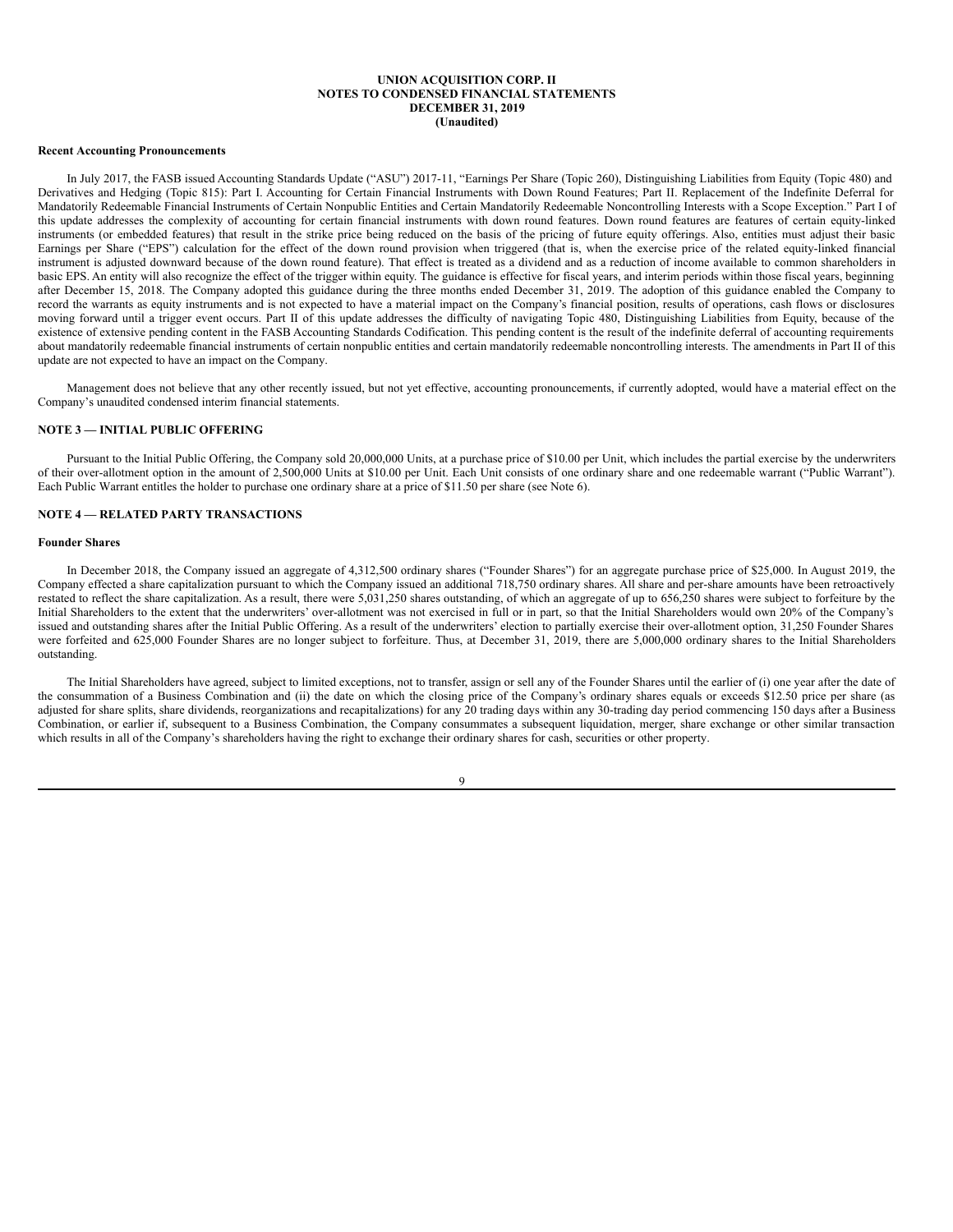#### **Private Placement**

Simultaneously with the closing of the Initial Public Offering, certain of the Initial Shareholders purchased an aggregate of 6,250,000 Private Placement Warrants at a price of \$1.00 Per Private Placement Warrant for an aggregate purchase price of \$6,250,000. Each Private Placement Warrant is exercisable to purchase one ordinary share at an exercise price of \$11.50. The proceeds from the Private Placement Warrants were added to the proceeds from the Initial Public Offering to be held in the Trust Account. If the Company does not complete a Business Combination within the Combination Period, the proceeds of the sale of the Private Placement Warrants will be used to fund the redemption of the Public Shares (subject to the requirements of applicable law) and the Private Placement Warrants will expire worthless. There will be no redemption rights or liquidating distributions from the Trust Account with respect to the Private Placement Warrants.

The Private Placement Warrants are identical to the Public Warrants underlying the Units sold in the Initial Public Offering, except that the Private Placement Warrants (i) will not be redeemable by the Company and (ii) may be exercised for cash or on a cashless basis, so long as they are held by the initial purchasers or any of their permitted transferees. If the Private Placement Warrants are held by holders other than the initial purchasers or any of their permitted transferees, the Private Placement Warrants will be redeemable by the Company and exercisable by the holders on the same basis as the Public Warrants. In addition, the Private Placement Warrants may not be transferable, assignable or salable until 30 days after the consummation of a Business Combination, subject to certain limited exceptions.

#### **Promissory Note — Related Party**

The Company issued an unsecured promissory note to Union Group on December 19, 2018, pursuant to which the Company may borrow up to aggregate principal amount of \$200,000 (the "Promissory Note"). The Promissory Note was non-interest bearing and payable on the earlier of (i) December 31, 2019, (ii) the consummation of the Initial Public Offering or (iii) the date on which the Company determined not to proceed with the Initial Public Offering. The outstanding balance of \$175,000 under the Promissory Note was repaid during the three months ended December 31, 2019.

#### **Support Services**

The Company entered into an agreement, commencing on October 17, 2019 through the earlier of the consummation of a Business Combination or the Company's liquidation, to pay an affiliate of one of the Company's directors a monthly fee of \$10,000 for office space, utilities and administrative support. For the three months ended December 31, 2019, the Company incurred \$25,000 in fees for these services, which is included in accrued expenses in the accompanying condensed balance sheet as of December 31, 2019.

The Company also pays its Chief Operating Officer a \$10,000 per month consulting fee, commencing on October 17, 2019 through the earlier of the consummation of a Business Combination or the Company's liquidation. For the three months ended December 31, 2019, the Company incurred and paid \$30,000 in fees for these services.

#### **Related Party Loans**

In order to finance transaction costs in connection with a Business Combination, the Initial Shareholders, the Company's officers, directors or their affiliates may, but are not obligated to, loan the Company funds, from time to time or at any time, as may be required ("Working Capital Loans"). Each Working Capital Loan would be evidenced by a promissory note. The Working Capital Loans would either be paid upon consummation of a Business Combination, without interest, or, at the holder's discretion, up to \$1,500,000 of the Working Capital Loans may be converted into warrants at a price of \$1.00 per warrant. The warrants would be identical to the Private Placement Warrants. In the event that a Business Combination does not close, the Company may use a portion of the working capital held outside the Trust Account to repay such loaned amounts, but no proceeds from the Trust Account would be used for such repayment. There are no borrowings under the working capital loans to date. As of December 31, 2019 and September 30, 2019, no Working Capital Loans were outstanding.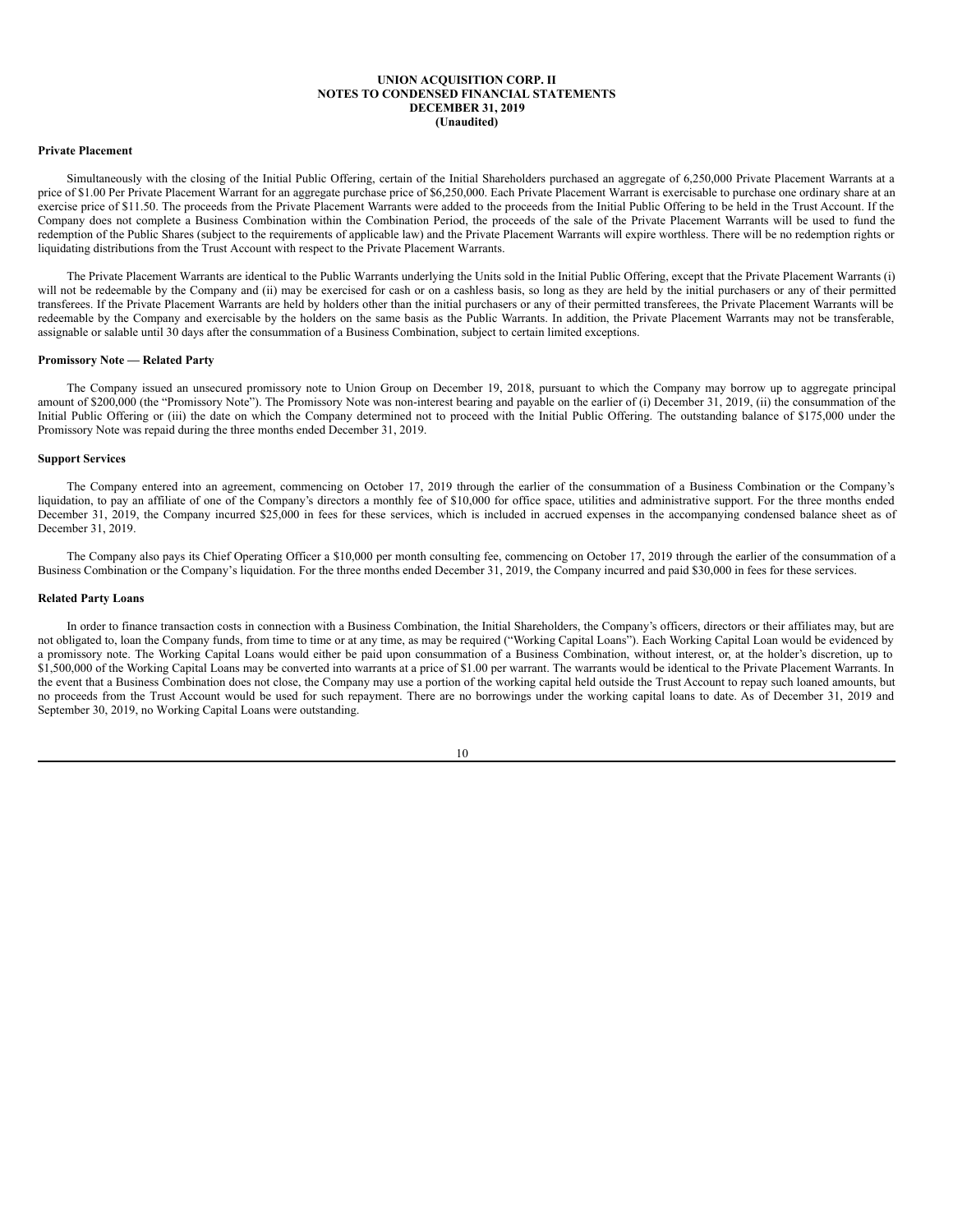### **NOTE 5 — COMMITMENTS AND CONTINGENCIES**

#### **Registration Rights**

Pursuant to a registration rights agreement entered into on October 17, 2019, the holders of the Founder Shares, the Private Placement Warrants (and their underlying securities) and the warrants that may be issued upon conversion of the Working Capital Loans (and their underlying securities) are entitled to registration rights. The holders of a majority of these securities will be entitled to make up to two demands that the Company register such securities. The holders of the majority of the Founder Shares can elect to exercise these registration rights at any time commencing three months prior to the date on which these ordinary shares are to be released from escrow. The holders of a majority of the Private Placement Warrants and warrants issued in payment of Working Capital Loans made to the Company (or underlying securities) can elect to exercise these registration rights at any time after the Company consummates a Business Combination. In addition, the holders will have certain "piggy-back" registration rights with respect to registration statements filed subsequent to the completion of a Business Combination. The Company will bear the expenses incurred in connection with the filing of any such registration statements.

### **Underwriting Agreement**

The Company granted the underwriters a 45-day option to purchase up to 2,625,000 additional Units to cover over-allotments at the Initial Public Offering price, less the underwriting discounts and commissions. In connection with the closing of the Initial Public Offering on October 22, 2019, the underwriters elected to partially exercise their over-allotment option to purchase 2,500,000 Units at a purchase price of \$10.00 per Unit.

### **Business Combination Marketing Agreement**

The Company intends to engage the representative of the underwriters in the Initial Public Offering as an advisor in connection with a Business Combination to assist the Company in holding meetings with its shareholders to discuss the potential Business Combination and the target business' attributes, introduce the Company to potential investors that are interested in purchasing the Company's securities in connection with a Business Combination, assist the Company in obtaining shareholder approval for the Business Combination and assist the Company with its press releases and public filings in connection with the Business Combination. The Company will pay this entity an aggregate cash fee for such services upon the consummation of a Business Combination in an amount equal to \$4,200,000 (exclusive of any applicable finders' fees which might become payable).

#### **NOTE 6 — SHAREHOLDER'S EQUITY**

#### **Preference Shares**

The Company is authorized to issue 1,000,000 preference shares with a par value of \$0.0001 per share with such designation, rights and preferences as may be determined from time to time by the Company's Board of Directors. At December 31, 2019 and September 30, 2019, there were no preference shares issued or outstanding.

#### **Ordinary Shares**

The Company is authorized to issue 150,000,000 ordinary shares, with a par value of \$0.0001 per share. Holders of the ordinary shares are entitled to one vote for each ordinary share. At December 31, 2019 and September 30, 2019, there were 5,292,537 and 5,031,250 ordinary shares issued and outstanding, excluding 19,707,463 and -0 ordinary shares subject to possible redemption, respectively.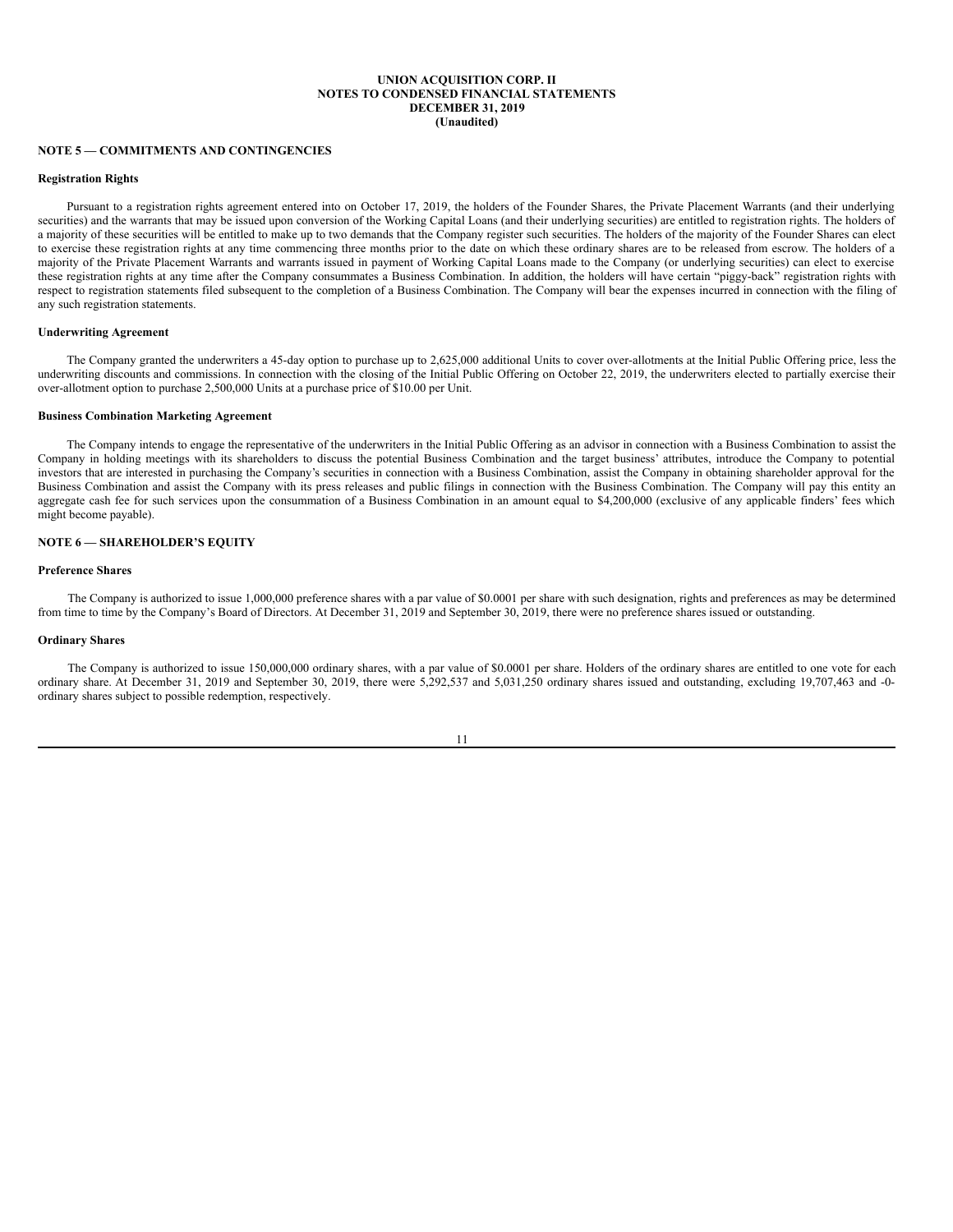#### **Warrants**

The Public Warrants will become exercisable on the later of (a) the completion of a Business Combination or (b) 12 months from the closing of the Initial Public Offering. Each Public Warrant entitles the holder to purchase one ordinary share at a price of \$11.50 per share. In addition, if (x) the Company issues additional ordinary shares or equitylinked securities for capital raising purposes in connection with the closing of an initial Business Combination at an issue price or effective issue price of less than \$9.20 per share (with such issue price or effective issue price to be determined in good faith by the Company's board of directors and, in the case of any such issuance to the Company's Initial Shareholders or their affiliates, without taking into account any founders' shares held by the Initial Shareholders or their affiliates, as applicable, prior to such issuance) (the "Newly Issued Price"), (y) the aggregate gross proceeds from such issuances represent more than 60% of the total equity proceeds, and interest thereon, available for the funding of the initial Business Combination on the date of the consummation of the initial Business Combination (net of redemptions), and (z) the volume weighted average trading price of the ordinary shares during the 20 trading day period starting on the trading day prior to the day on which the Company consummates its initial Business Combination (such price, the "Market Value") is below \$9.20 per share, the exercise price of the warrants will be adjusted (to the nearest cent) to be equal to 115% of the higher of the Market Value and the Newly Issued Price, and the \$18.00 per share redemption trigger price described below will be adjusted (to the nearest cent) to be equal to 180% of the higher of the Market Value and the Newly Issued Price.

No Public Warrants will be exercisable for cash unless the Company has an effective and current registration statement covering the ordinary shares issuable upon exercise of the Public Warrants and a current prospectus relating to such ordinary shares. Notwithstanding the foregoing, if a registration statement covering the ordinary shares issuable upon exercise of the Public Warrants is not effective within a specified period following the consummation of a Business Combination, warrant holders may, until such time as there is an effective registration statement and during any period when the Company shall have failed to maintain an effective registration statement, exercise warrants on a cashless basis pursuant to the exemption provided by Section 3(a)(9) of the Securities Act, provided that such exemption is available. If that exemption, or another exemption, is not available, holders will not be able to exercise their warrants on a cashless basis. The Public Warrants will expire five years after the completion of a Business Combination or earlier upon redemption or liquidation.

The Company may redeem the Public Warrants:

- in whole and not in part;
- at a price of \$0.01 per warrant;
- at any time after the warrants become exercisable;
- upon not less than 30 days' prior written notice of redemption;
- if, and only if, the reported last sale price of the Company's ordinary shares equals or exceeds \$18.00 per share (subject to adjustment) for any 20 trading days within a 30-trading day period ending on the third business day prior to the notice of redemption to the warrant holders; and
- if, and only if, there is a current registration statement in effect with respect to the ordinary shares underlying such warrants and a current prospectus relating to those shares is available throughout the 30-day redemption period.

If the Company calls the Public Warrants for redemption, management will have the option to require all holders that wish to exercise the Public Warrants to do so on a "cashless basis," as described in the warrant agreement.

The exercise price and number of ordinary shares issuable upon exercise of the warrants may be adjusted in certain circumstances including in the event of a share dividend, extraordinary dividend or recapitalization, reorganization, merger or consolidation. However, the warrants will not be adjusted for issuance of ordinary shares at a price below its exercise price. The Company has agreed to use its best efforts to have declared effective a prospectus relating to the ordinary shares issuable upon exercise of the warrants and keep such prospectus current until the expiration of the warrants. However, if the Company does not maintain a current prospectus relating to the ordinary shares issuable upon exercise of the warrants, holders will be unable to exercise their warrants for cash and the Company will not be required to net cash settle or cash settle the warrant exercise. There will be no redemption rights upon the completion of a Business Combination with respect to the Company's warrants. If the Company is unable to complete a Business Combination within the Combination Period and the Company liquidates the funds held in the Trust Account, holders of warrants will not receive any of such funds with respect to their warrants, nor will they receive any distribution from the Company's assets held outside of the Trust Account with the respect to such warrants. Accordingly, the warrants may expire worthless.

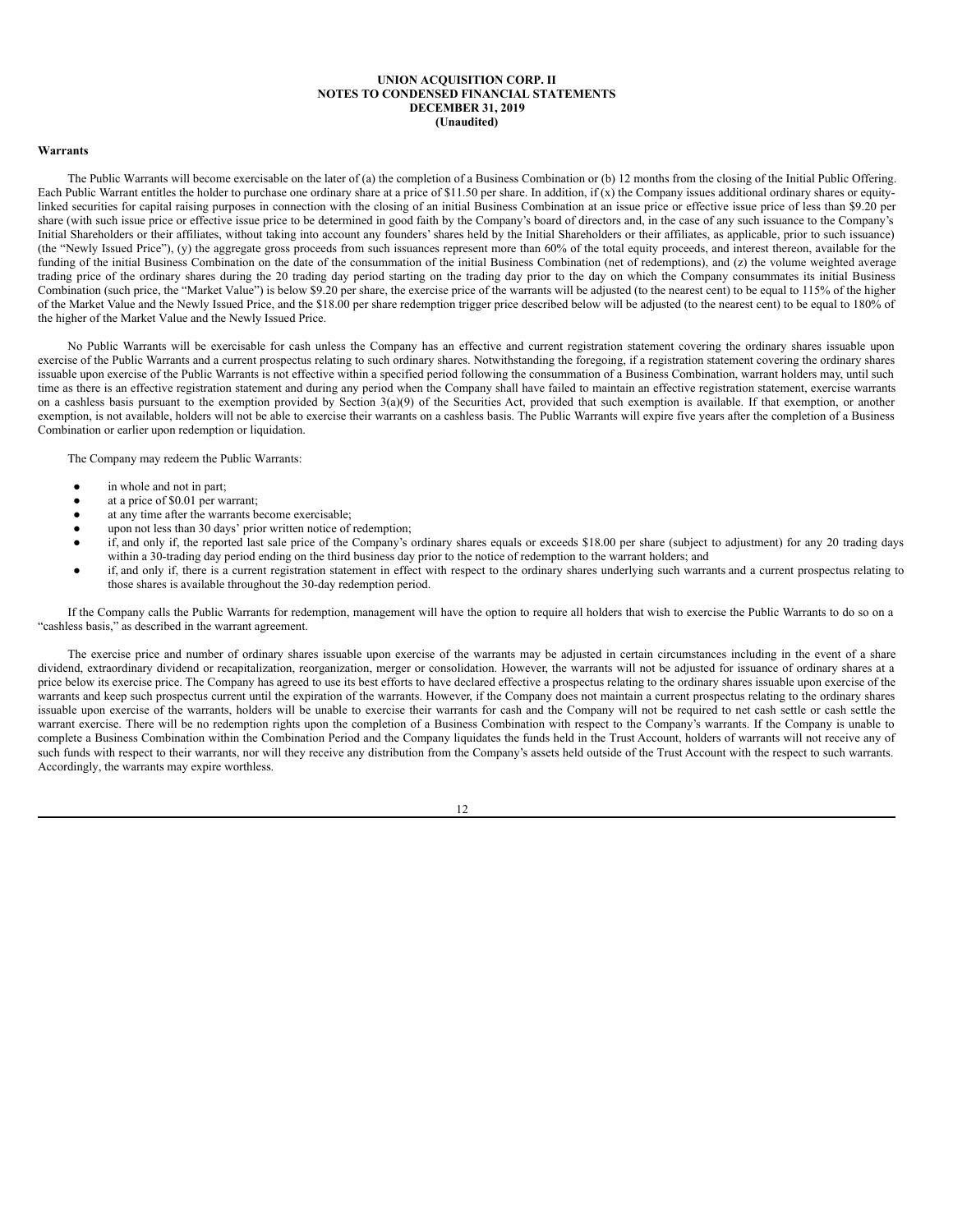# **NOTE 7 — FAIR VALUE MEASUREMENTS**

The Company classifies its U.S. Treasury and equivalent securities as held-to-maturity in accordance with ASC 320 "Investments - Debt and Equity Securities." Held-tomaturity securities are those securities which the Company has the ability and intent to hold until maturity. Held-to-maturity treasury securities are recorded at amortized cost on the accompanying condensed balance sheets and adjusted for the amortization or accretion of premiums or discounts.

At December 31, 2019, assets held in the Trust Account were comprised of \$22,663 in money market funds which are invested in government securities and \$200,557,527 in U.S. Treasury Bills.

The gross holding losses and fair value of held-to-maturity securities at December 31, 2019 are as follows:

|                   |                                                 | Gross                 |  |       |  |                   |
|-------------------|-------------------------------------------------|-----------------------|--|-------|--|-------------------|
|                   |                                                 | Holding               |  |       |  |                   |
|                   | <b>Held-To-Maturity</b>                         | <b>Amortized Cost</b> |  | Gain  |  | <b>Fair Value</b> |
| December 31, 2019 | U.S. Treasury Securities (Mature on 01/14/2020) | 200, 557, 527         |  | 7.148 |  | 200, 564, 675     |

The Company follows the guidance in ASC 820 for its financial assets and liabilities that are re-measured and reported at fair value at each reporting period, and nonfinancial assets and liabilities that are re-measured and reported at fair value at least annually.

The fair value of the Company's financial assets and liabilities reflects management's estimate of amounts that the Company would have received in connection with the sale of the assets or paid in connection with the transfer of the liabilities in an orderly transaction between market participants at the measurement date. In connection with measuring the fair value of its assets and liabilities, the Company seeks to maximize the use of observable inputs (market data obtained from independent sources) and to minimize the use of unobservable inputs (internal assumptions about how market participants would price assets and liabilities). The following fair value hierarchy is used to classify assets and liabilities based on the observable inputs and unobservable inputs used in order to value the assets and liabilities:

- Level 1: Ouoted prices in active markets for identical assets or liabilities. An active market for an asset or liability is a market in which transactions for the asset or liability occur with sufficient frequency and volume to provide pricing information on an ongoing basis.
- Level 2: Observable inputs other than Level 1 inputs. Examples of Level 2 inputs include quoted prices in active markets for similar assets or liabilities and quoted prices for identical assets or liabilities in markets that are not active.
- Level 3: Unobservable inputs based on our assessment of the assumptions that market participants would use in pricing the asset or liability.

### **NOTE 8 — SUBSEQUENT EVENTS**

The Company evaluated subsequent events and transactions that occurred after the balance sheet date up to the date that the unaudited condensed interim financial statements were issued. Based upon this review, the Company did not identify any subsequent events that would have required adjustment or disclosure in the unaudited condensed interim financial statements.

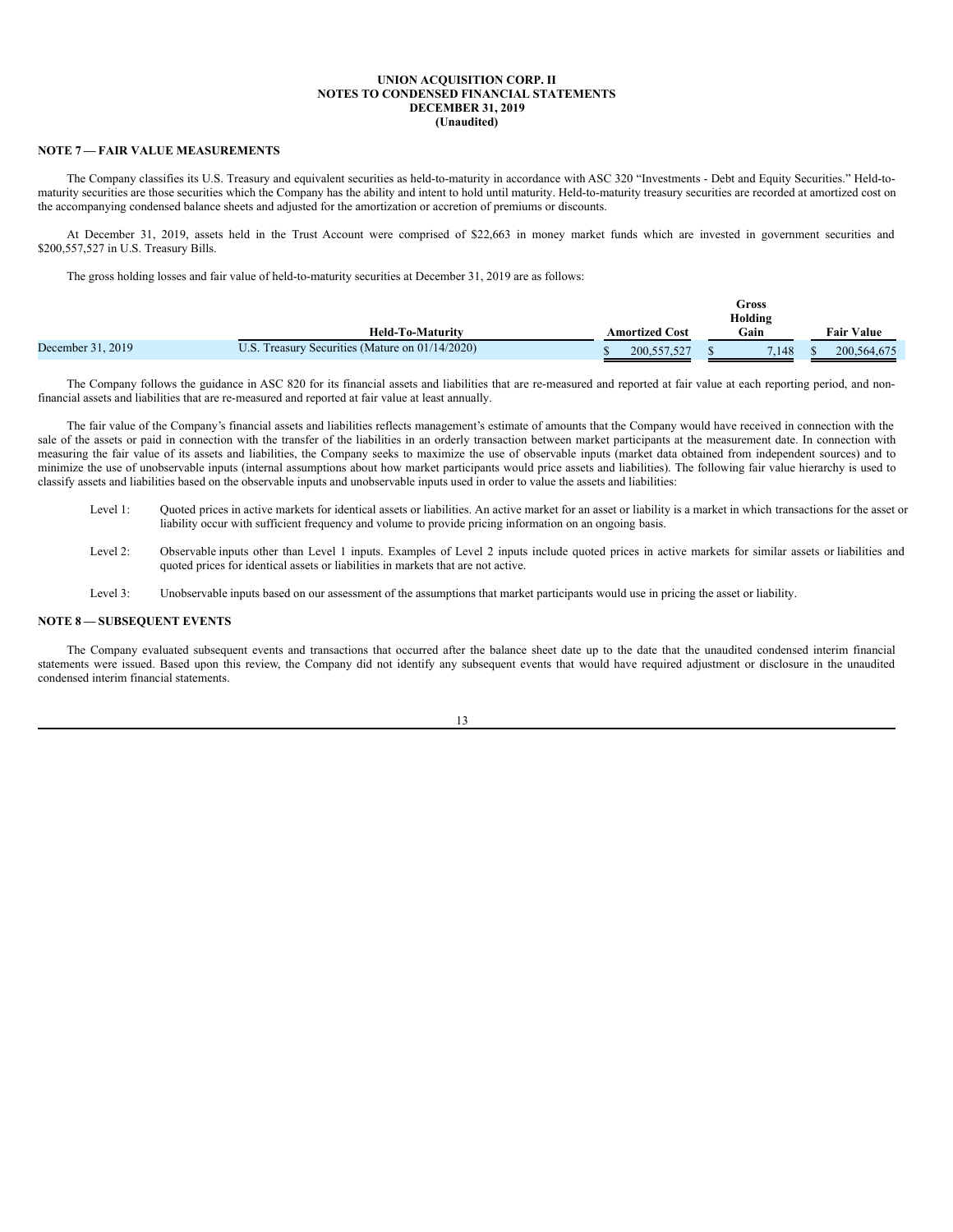#### <span id="page-15-0"></span>**ITEM 2. MANAGEMENT'S DISCUSSION AND ANALYSIS OF FINANCIAL CONDITION AND RESULTS OF OPERATIONS**

References in this report (the "Quarterly Report") to "we," "us" or the "Company" refer to Union Acquisition Corp. II. References to our "management" or our "management" team" refer to our officers and directors. The following discussion and analysis of the Company's financial condition and results of operations should be read in conjunction with the financial statements and the notes thereto contained elsewhere in this Quarterly Report. Certain information contained in the discussion and analysis set forth below includes forward-looking statements that involve risks and uncertainties.

### **Special Note Regarding Forward-Looking Statements**

This Quarterly Report includes "forward-looking statements" that are not historical facts and involve risks and uncertainties that could cause actual results to differ materially from those expected and projected. All statements, other than statements of historical fact included in this Quarterly Report including, without limitation, statements in this "Management's Discussion and Analysis of Financial Condition and Results of Operations" regarding the Company's financial position, business strategy and the plans and objectives of management for future operations, are forward-looking statements. Words such as "expect," "believe," "anticipate," "intend," "estimate," "seek" and variations and similar words and expressions are intended to identify such forward-looking statements. Such forward-looking statements relate to future events or future performance, but reflect management's current beliefs, based on information currently available. A number of factors could cause actual events, performance or results to differ materially from the events, performance and results discussed in the forward-looking statements. For information identifying important factors that could cause actual results to differ materially from those anticipated in the forward-looking statements, please refer to the Risk Factors section of the Company's final prospectus for its Initial Public Offering filed with the U.S. Securities and Exchange Commission (the "SEC"). The Company's securities filings can be accessed on the EDGAR section of the SEC's website at www.sec.gov. Except as expressly required by applicable securities law, the Company disclaims any intention or obligation to update or revise any forward-looking statements whether as a result of new information, future events or otherwise.

#### **Overview**

We are a blank check company formed on December 6, 2018 for the purpose of entering into a merger, share exchange, asset acquisition, stock purchase, recapitalization, reorganization or other similar business combination with one or more target businesses. We intend to effectuate our initial business combination using cash from the proceeds of the Initial Public Offering and the sale of the Private Placement Warrants, our capital stock, debt or a combination of cash, stock and debt.

We have neither engaged in any operations nor generated any revenues to date. Our entire activity since inception has been to prepare for our Initial Public Offering, which was consummated on October 22, 2019 and, after the Initial Public Offering, identifying a target company for a Business Combination.

#### **Results of Operations**

We have neither engaged in any operations nor generated any revenues to date. Our only activities were organizational activities, those necessary to prepare for the Initial Public Offering, described below, and, subsequent to the Initial Public Offering, identifying a target company for a Business Combination. We do not expect to generate any operating revenues until after the completion of our Business Combination. We generate non-operating income in the form of interest income on marketable securities held after the Initial Public Offering. We are incurring expenses as a result of being a public company (for legal, financial reporting, accounting and auditing compliance), as well as for due diligence expenses in connection with completing a Business Combination.

For the three months ended December 31, 2019, we had net income of \$344,036, which consisted of interest earned on marketable securities held in the Trust Account of \$587,273, offset by operating expenses of \$243,237.

For the period from December 6, 2018 (inception) through December 31, 2018, we had a net loss of \$4,718, which consisted of operating and formation costs.

# **Liquidity and Capital Resources**

On October 22, 2019, we consummated the Initial Public Offering of 20,000,000 Units, which includes a partial exercise by the underwriters of their over-allotment option in the amount of 2,500,000 Units, at a price of \$10.00 per Unit, generating gross proceeds of \$200,000,000. Simultaneously with the closing of the Initial Public Offering, we consummated the sale of 6,250,000 Private Placement Warrants to two of our shareholders at a price of \$1.00 per warrant, generating gross proceeds of \$6,250,000.

Following the Initial Public Offering and the sale of the Private Placement Warrants, a total of \$200,000,000 was placed in the Trust Account and, following the payment of certain transaction expenses, we had \$1,888,753 of cash held outside of the Trust Account and available for working capital purposes. We incurred \$4,529,222 in Initial Public Offering related costs, including \$4,000,000 of underwriting fees and \$529,222 of other costs.

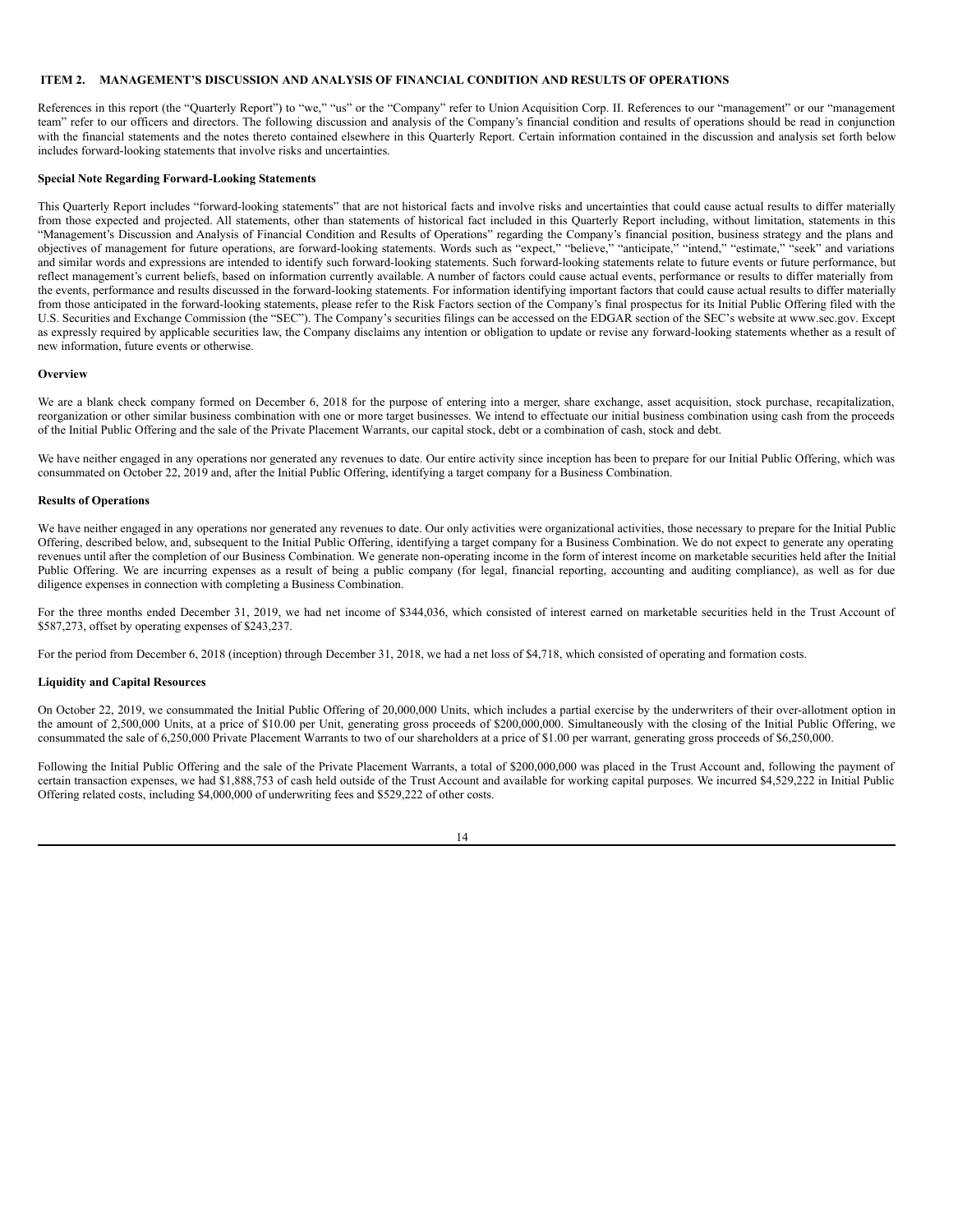For the three months ended December 31, 2019, net cash used in operating activities was \$360,821. Net income of \$344,036 was offset by interest earned on marketable securities of \$587,273, fees charged on the Trust Account of \$7,083 and changes in operating assets and liabilities, which used \$124,667 of cash from operating activities.

For the period from December 6, 2018 (inception) through December 31, 2019, cash provided by operating activities was \$8. Net loss of \$4,718 was offset by changes in operating liabilities, which used \$4,726 of cash from operating activities.

At December 31, 2019, we had cash and marketable securities held in the Trust Account of \$200,580,190. We intend to use substantially all of the funds held in the Trust Account, including any amounts representing interest earned on the Trust Account to complete our Business Combination. To the extent that our shares or debt is used, in whole or in part, as consideration to complete our Business Combination, the remaining proceeds held in the Trust Account will be used as working capital to finance the operations of the target business or businesses, make other acquisitions and pursue our growth strategies.

At December 31, 2019, we had cash of \$1,374,932 held outside of the Trust Account. We intend to use the funds held outside the Trust Account primarily to identify and evaluate target businesses, perform business due diligence on prospective target businesses, travel to and from the offices, properties or similar locations of prospective target businesses or their representatives or owners, review corporate documents and material agreements of prospective target businesses, and structure, negotiate and complete a Business Combination.

In order to fund working capital deficiencies or finance transaction costs in connection with a Business Combination, our officers, directors or their affiliates may, but are not obligated to, loan us funds as may be required. If we complete a Business Combination, we would repay such loaned amounts. In the event that a Business Combination does not close, we may use a portion of the working capital held outside the Trust Account to repay such loaned amounts but no proceeds from our Trust Account would be used for such repayment. Up to \$1,500,000 of such loans may be convertible into warrants at a price of \$1.00 per warrant at the option of the lender.

We do not believe we will need to raise additional funds in order to meet the expenditures required for operating our business. However, if our estimate of undertaking in-depth due diligence and negotiating a Business Combination is less than the actual amount necessary to do so, we may have insufficient funds available to operate our business prior to our Business Combination. Moreover, we may need to obtain additional financing either to consummate our Business Combination or because we become obligated to redeem a significant number of our public shares upon consummation of our Business Combination, in which case we may issue additional securities or incur debt in connection with such Business Combination. Subject to compliance with applicable securities laws, we would only complete such financing simultaneously with the completion of our Business Combination. Following our Business Combination, if cash on hand is insufficient, we may need to obtain additional financing in order to meet our obligations.

### **Off-balance sheet financing arrangements**

We have no obligations, assets or liabilities, which would be considered off-balance sheet arrangements as of December 31, 2019. We do not participate in transactions that create relationships with unconsolidated entities or financial partnerships, often referred to as variable interest entities, which would have been established for the purpose of facilitating off-balance sheet arrangements. We have not entered into any off-balance sheet financing arrangements, established any special purpose entities, guaranteed any debt or commitments of other entities, or purchased any non-financial assets.

# **Contractual obligations**

We do not have any long-term debt, capital lease obligations, operating lease obligations or long-term liabilities, other than an agreement to pay UCG International Corp., an affiliate of Juan Sartori, a monthly fee of \$10,000 for office space, utilities and administrative support provided to the Company. We began incurring these fees on October 17, 2019 and will continue to incur these fees monthly until the earlier of the completion of the business combination and the Company's liquidation.

We also pay our Chief Operating Officer a \$10,000 per month consulting fee, commencing on October 17, 2019 through the earlier of the consummation of a Business Combination or the Company's liquidation.

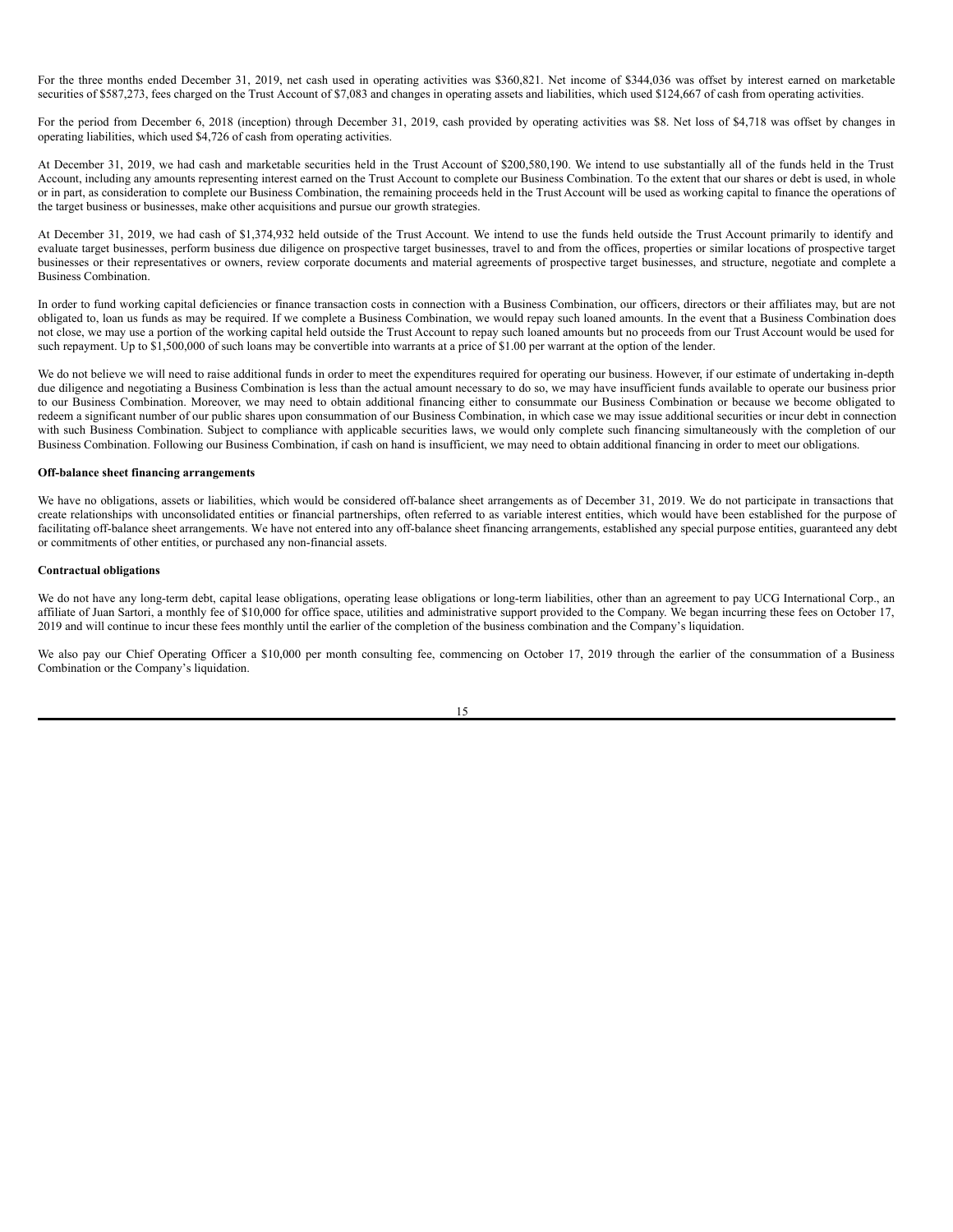#### **Critical Accounting Policies**

The preparation of financial statements and related disclosures in conformity with accounting principles generally accepted in the United States of America requires management to make estimates and assumptions that affect the reported amounts of assets and liabilities, disclosure of contingent assets and liabilities at the date of the financial statements, and income and expenses during the periods reported. Actual results could materially differ from those estimates. We have identified the following critical accounting policies:

#### Common stock subject to possible redemption

We account for our common stock subject to possible redemption in accordance with the guidance in Accounting Standards Codification ("ASC") Topic 480 "Distinguishing Liabilities from Equity." Common stock subject to mandatory redemption is classified as a liability instrument and is measured at fair value. Conditionally redeemable common stock (including common stock that features redemption rights that are either within the control of the holder or subject to redemption upon the occurrence of uncertain events not solely within our control) is classified as temporary equity. At all other times, common stock is classified as stockholders' equity. Our common stock features certain redemption rights that are considered to be outside of our control and subject to occurrence of uncertain future events. Accordingly, common stock subject to possible redemption is presented as temporary equity, outside of the stockholders' equity section of our balance sheets.

#### *Net loss per common share*

We apply the two-class method in calculating earnings per share. Net income per common share, basic and diluted for Class A redeemable common stock is calculated by dividing the interest income earned on the Trust Account, net of applicable franchise and income taxes, by the weighted average number of Class A redeemable common stock outstanding for the period. Net loss per common share, basic and diluted for Class A and Class B non-redeemable common stock is calculated by dividing the net income, less income attributable to Class A redeemable common stock, by the weighted average number of Class A and Class B non-redeemable common stock outstanding for the periods.

# Recent accounting pronouncements

In July 2017, the FASB issued Accounting Standards Update ("ASU") 2017-11, "Earnings Per Share (Topic 260), Distinguishing Liabilities from Equity (Topic 480) and Derivatives and Hedging (Topic 815): Part I. Accounting for Certain Financial Instruments with Down Round Features; Part II. Replacement of the Indefinite Deferral for Mandatorily Redeemable Financial Instruments of Certain Nonpublic Entities and Certain Mandatorily Redeemable Noncontrolling Interests with a Scope Exception." Part I of this update addresses the complexity of accounting for certain financial instruments with down round features. Down round features are features of certain equity-linked instruments (or embedded features) that result in the strike price being reduced on the basis of the pricing of future equity offerings. Also, entities must adjust their basic Earnings per Share ("EPS") calculation for the effect of the down round provision when triggered (that is, when the exercise price of the related equity-linked financial instrument is adjusted downward because of the down round feature). That effect is treated as a dividend and as a reduction of income available to common shareholders in basic EPS. An entity will also recognize the effect of the trigger within equity. The guidance is effective for fiscal years, and interim periods within those fiscal years, beginning after December 15, 2018. The Company adopted this guidance during the three months ended December 31, 2019. The adoption of this guidance enabled the Company to record the warrants as equity instruments and is not expected to have a material impact on the Company's financial position, results of operations, cash flows or disclosures moving forward until a trigger event occurs. Part II of this update addresses the difficulty of navigating Topic 480, Distinguishing Liabilities from Equity, because of the existence of extensive pending content in the FASB Accounting Standards Codification. This pending content is the result of the indefinite deferral of accounting requirements about mandatorily redeemable financial instruments of certain nonpublic entities and certain mandatorily redeemable noncontrolling interests. The amendments in Part II of this update are not expected to have an impact on the Company.

Management does not believe that any other recently issued, but not yet effective, accounting standards, if currently adopted, would have a material effect on our unaudited condensed interim financial statements.

### <span id="page-17-0"></span>**ITEM 3. QUANTITATIVE AND QUALITATIVE DISCLOSURES ABOUT MARKET RISK**

As of December 31, 2019, we were not subject to any market or interest rate risk. Following the consummation of our Initial Public Offering, the net proceeds received into the Trust Account, have been invested in U.S. government treasury bills, notes or bonds with a maturity of 180 days or less or in certain money market funds that invest solely in US treasuries. Due to the short-term nature of these investments, we believe there will be no associated material exposure to interest rate risk.

#### <span id="page-17-1"></span>**ITEM 4. CONTROLS AND PROCEDURES**

Disclosure controls and procedures are controls and other procedures that are designed to ensure that information required to be disclosed in our reports filed or submitted under the Exchange Act is recorded, processed, summarized and reported within the time periods specified in the SEC's rules and forms. Disclosure controls and procedures include, without limitation, controls and procedures designed to ensure that information required to be disclosed in our reports filed or submitted under the Exchange Act is accumulated and communicated to our management, including our Chief Executive Officer, to allow timely decisions regarding required disclosure.

## *Evaluation of Disclosure Controls and Procedures*

As required by Rules 13a-15 and 15d-15 under the Exchange Act, our Chief Executive Officer carried out an evaluation of the effectiveness of the design and operation of our disclosure controls and procedures as of December 31, 2019. Based upon his evaluation, our Chief Executive Officer concluded that our disclosure controls and procedures (as defined in Rules 13a-15 (e) and 15d-15 (e) under the Exchange Act) were effective.

# *Changes in Internal Control Over Financial Reporting*

During the most recently completed fiscal quarter, there has been no change in our internal control over financial reporting that has materially affected, or is reasonably likely to materially affect, our internal control over financial reporting.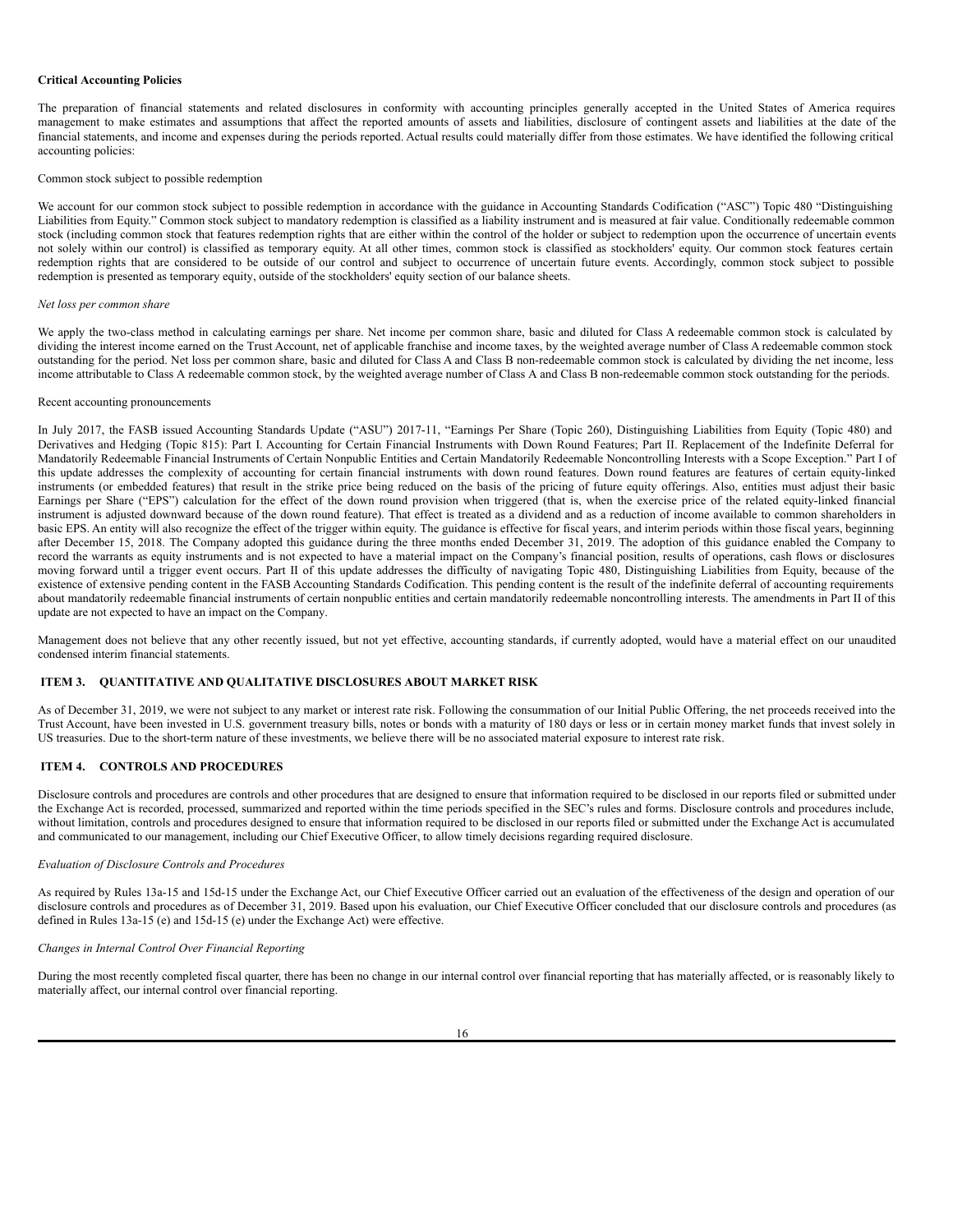# <span id="page-18-0"></span>**PART II - OTHER INFORMATION**

## <span id="page-18-1"></span>**ITEM 2.UNREGISTERED SALES OF EQUITY SECURITIES AND USE OF PROCEEDS.**

On October 22, 2019, we consummated our Initial Public Offering of 20,000,000 Units, inclusive of2,500,000 Units sold to the underwriters exercising their over-allotment option. The Units were sold at an offering price of \$10.00 per Unit, generating total gross proceeds of \$200,000,000. Each Unit consisted of one ordinary share of the Company, par value \$0.0001 per share, and one redeemable warrant of the Company. Cantor acted as the sole book running manager and co-manager of the offering. The securities sold in the offering were registered under the Securities Act on a registration statement on Form S-1 (No. 333-233988). The SEC declared the registration statement effective on October 17, 2019.

Simultaneously with the consummation of the Initial Public Offering, we consummated a private placement of 6,250,000 Private Placement Warrants to our Sponsor at a price of \$1.00 per Private Placement Warrant, generating total proceeds of \$6,250,000. Such securities were issued pursuant to the exemption from registration contained in Section 4(a)(2) of the Securities Act.

The Private Placement Warrants are the same as the warrants underlying the Units sold in the Initial Public Offering, except that Private Placement Warrants are not transferable, assignable or salable until 30 days after the completion of a Business Combination, subject to certain limited exceptions. Additionally, the Private Placement Warrants are exercisable on a cashless basis and are non-redeemable so long as they are held by the initial purchasers or their permitted transferees.

Of the gross proceeds received from the Initial Public Offering, the partial exercise of the over-allotment option and the Private Placement Warrants, \$200,000,000 was placed in the Trust Account.

We paid a total of \$4,000,000 underwriting discounts and commissions and \$529,222 for other costs and expenses related to the Initial Public Offering.

For a description of the use of the proceeds generated in our Initial Public Offering, see Part I, Item 2 of this Quarterly Report.

# <span id="page-18-2"></span>**ITEM 6.EXHIBITS.**

The following exhibits are filed as part of, or incorporated by reference into, this Quarterly Report on Form 10-Q.

| No.         | <b>Description of Exhibit</b>                                                                                                                                  |
|-------------|----------------------------------------------------------------------------------------------------------------------------------------------------------------|
| $31.1*$     | Certification of Principal Executive Officer and Principal Financial and Accounting Officer Pursuant to Securities Exchange Act Rules 13a-14(a) and 15(d)-     |
|             | 14(a), as adopted Pursuant to Section 302 of the Sarbanes-Oxley Act of 2002                                                                                    |
| $32**$      | Certification of Principal Executive Officer and Principal Financial and Accounting Officer Pursuant to 18 U.S.C. Section 1350, as adopted Pursuant to Section |
|             | 906 of the Sarbanes-Oxley Act of 2002                                                                                                                          |
| $101.$ INS* | <b>XBRL</b> Instance Document                                                                                                                                  |
| $101.CAL*$  | XBRL Taxonomy Extension Calculation Linkbase Document                                                                                                          |
| $101.SCH*$  | XBRL Taxonomy Extension Schema Document                                                                                                                        |
| $101.DEF*$  | XBRL Taxonomy Extension Definition Linkbase Document                                                                                                           |
| $101.LAB*$  | XBRL Taxonomy Extension Labels Linkbase Document                                                                                                               |
| $101.PRE*$  | XBRL Taxonomy Extension Presentation Linkbase Document                                                                                                         |
|             |                                                                                                                                                                |

Filed herewith.

Furnished.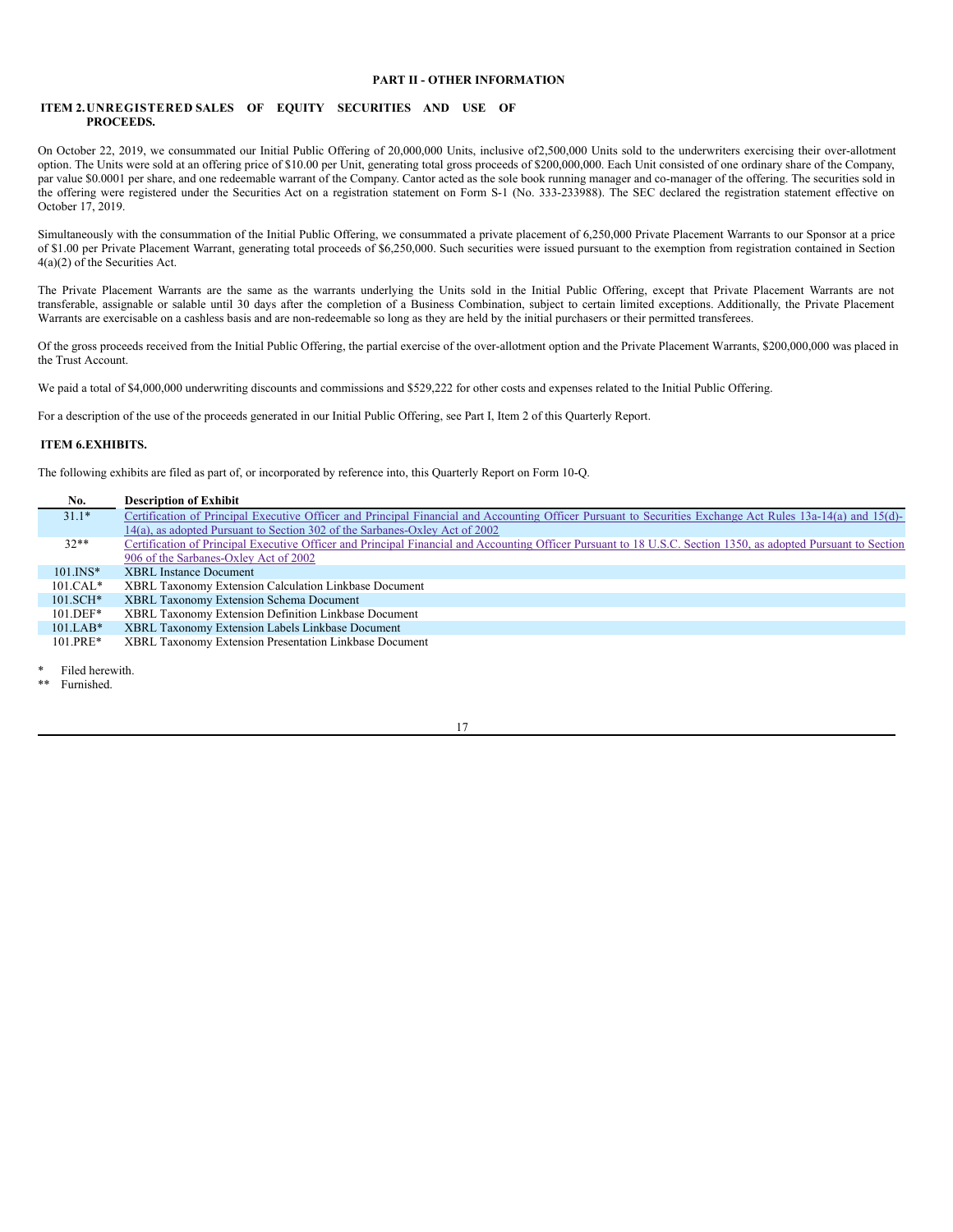# <span id="page-19-0"></span>**SIGNATURES**

Pursuant to the requirements of Securities Exchange Act of 1934, the registrant has duly caused this report to be signed on its behalf by the undersigned, thereunto duly authorized.

**UNION ACQUISITION CORP. II**

Name: Kyle P. Bransfield Title: Chief Executive Officer (Principal Executive Officer and Principal Financial and Accounting Officer)

18

Date: February 4, 2020 /s/ Kyle P. Bransfield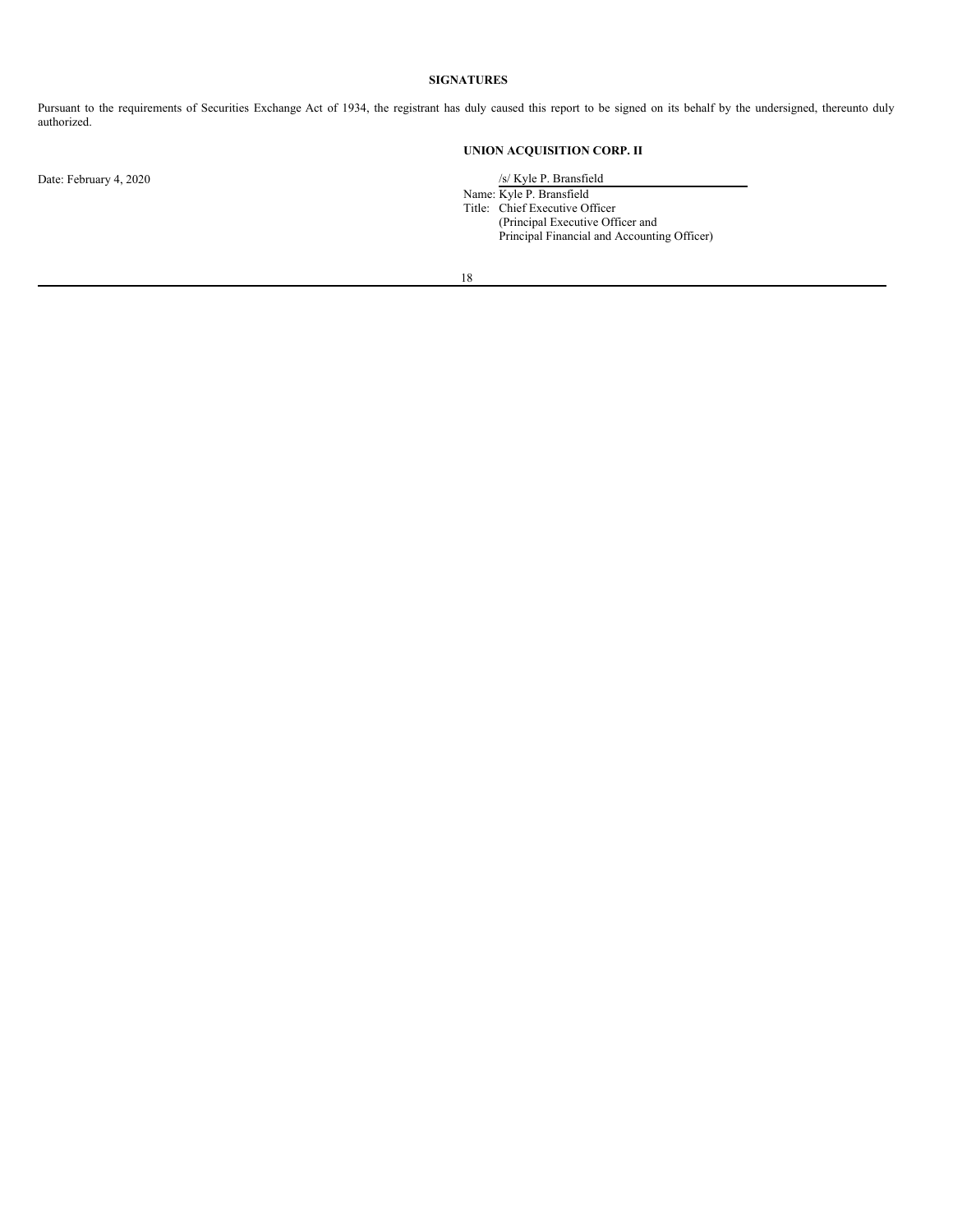<span id="page-20-0"></span>I, Kyle P. Bransfield, certify that:

- 1. I have reviewed this Quarterly Report on Form 10-Q of Union Acquisition Corp. II;
- 2. Based on my knowledge, this report does not contain any untrue statement of a material fact or omit to state a material fact necessary to make the statements made, in light of the circumstances under which such statements were made, not misleading with respect to the period covered by this report;
- 3. Based on my knowledge, the financial statements, and other financial information included in this report, fairly present in all material respects the financial condition, results of operations and cash flows of the registrant as of, and for, the periods presented in this report;
- 4. The registrant's other certifying officer and I are responsible for establishing and maintaining disclosure controls and procedures (as defined in Exchange Act Rules 13a-15(e) and 15d-15(e)) for the registrant and have:
	- a) Designed such disclosure controls and procedures, or caused such disclosure controls and procedures to be designed under our supervision, to ensure that material information relating to the registrant, including its consolidated subsidiaries, is made known to us by others within those entities, particularly during the period in which this report is being prepared;
	- b) (Paragraph omitted pursuant to SEC Release Nos. 33-8238/34-47986 and 33-8392/34-49313);
	- c) Evaluated the effectiveness of the registrant's disclosure controls and procedures and presented in this report our conclusions about the effectiveness of the disclosure controls and procedures, as of the end of the period covered by this report based on such evaluation; and
	- d) Disclosed in this report any change in the registrant's internal control over financial reporting that occurred during the registrant's most recent fiscal quarter (the registrant's fourth fiscal quarter in the case of an annual report) that has materially affected, or is reasonably likely to materially affect, the registrant's internal control over financial reporting; and
- 5. The registrant's other certifying officer and I have disclosed, based on our most recent evaluation of internal control over financial reporting, to the registrant's auditors and the audit committee of the registrant's board of directors (or persons performing the equivalent functions):
	- (a) All significant deficiencies and material weaknesses in the design or operation of internal control over financial reporting which are reasonably likely to adversely affect the registrant's ability to record, process, summarize and report financial information; and
	- (b) Any fraud, whether or not material, that involves management or other employees who have a significant role in the registrant's internal control over financial reporting.

Date: February 4, 2020 By: /s/ Kyle P. Bransfield

Kyle P. Bransfield Chief Executive Officer (Principal Executive Officer and Principal Financial and Accounting Officer)